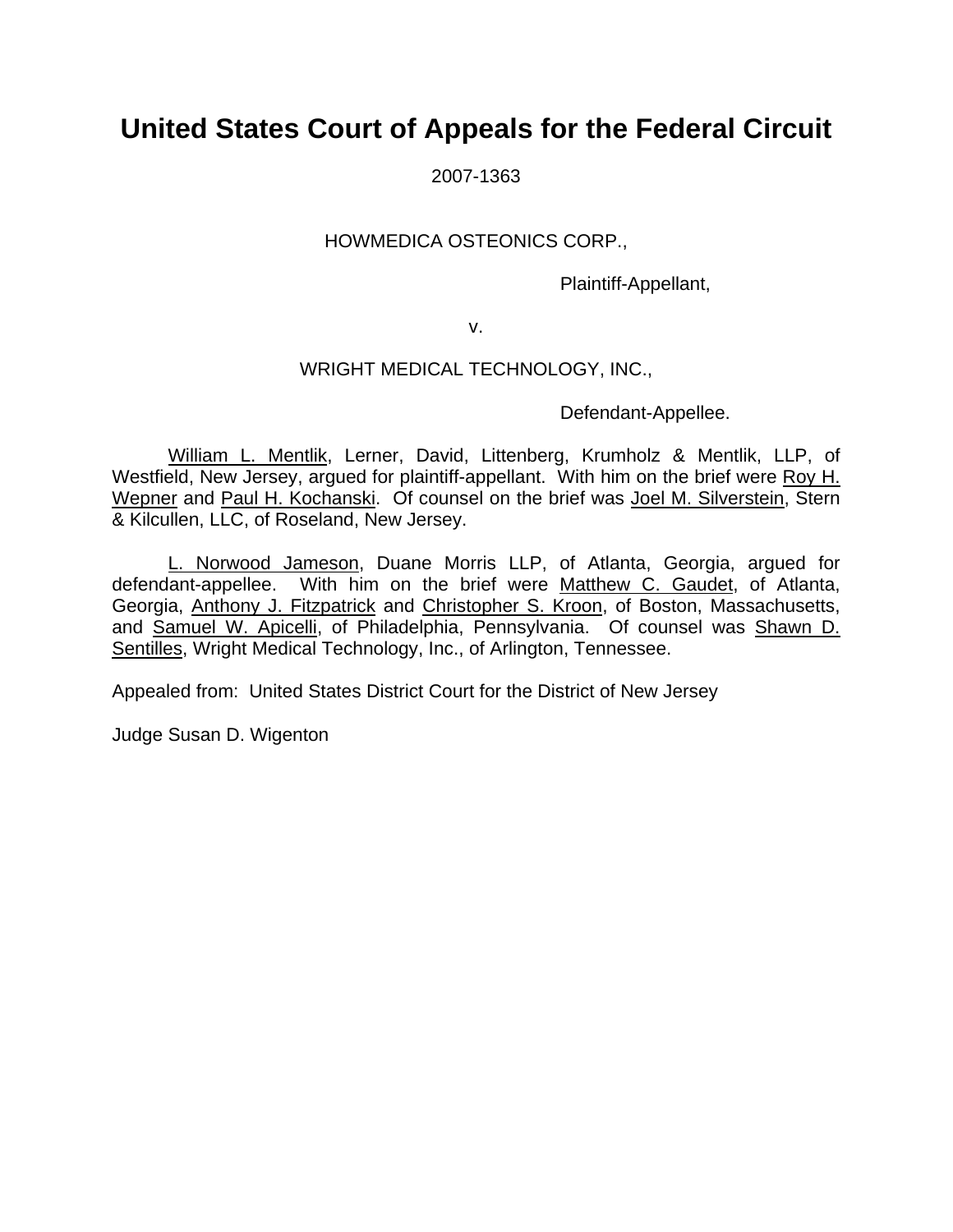# **United States Court of Appeals for the Federal Circuit**

2007-1363

## HOWMEDICA OSTEONICS CORP.,

Plaintiff-Appellant,

v.

## WRIGHT MEDICAL TECHNOLOGY, INC.,

Defendant-Appellee.

Appeal from the United States District Court for the District of New Jersey in case no. 00-CV-1167, Judge Susan D. Wigenton.

DECIDED: September 2, 2008

Before DYK and PROST, Circuit Judges, and HOCHBERG, District Judge.<sup>\*</sup>

 $\frac{1}{\sqrt{2}}$  ,  $\frac{1}{\sqrt{2}}$  ,  $\frac{1}{\sqrt{2}}$  ,  $\frac{1}{\sqrt{2}}$  ,  $\frac{1}{\sqrt{2}}$  ,  $\frac{1}{\sqrt{2}}$  ,  $\frac{1}{\sqrt{2}}$  ,  $\frac{1}{\sqrt{2}}$  ,  $\frac{1}{\sqrt{2}}$  ,  $\frac{1}{\sqrt{2}}$  ,  $\frac{1}{\sqrt{2}}$  ,  $\frac{1}{\sqrt{2}}$  ,  $\frac{1}{\sqrt{2}}$  ,  $\frac{1}{\sqrt{2}}$  ,  $\frac{1}{\sqrt{2}}$ 

 $\frac{1}{2}$  ,  $\frac{1}{2}$  ,  $\frac{1}{2}$  ,  $\frac{1}{2}$  ,  $\frac{1}{2}$  ,  $\frac{1}{2}$  ,  $\frac{1}{2}$  ,  $\frac{1}{2}$  ,  $\frac{1}{2}$  ,  $\frac{1}{2}$  ,  $\frac{1}{2}$  ,  $\frac{1}{2}$  ,  $\frac{1}{2}$  ,  $\frac{1}{2}$  ,  $\frac{1}{2}$  ,  $\frac{1}{2}$  ,  $\frac{1}{2}$  ,  $\frac{1}{2}$  ,  $\frac{1$ 

Opinion for the court filed by Circuit Judge DYK. Circuit Judge PROST dissents.

DYK, Circuit Judge.

 $\overline{a}$ 

 Plaintiff-Appellant Howmedica Osteonics Corporation ("Howmedica") appeals from a final judgment of noninfringement in this patent infringement action against defendant-appellee Wright Medical Technology, Inc. ("Wright"). Under the district court's claim construction of the term "femoral component including at least one

<span id="page-1-0"></span><sup>∗</sup> Honorable Faith S. Hochberg, District Judge, United States District Court for the District of New Jersey, sitting by designation.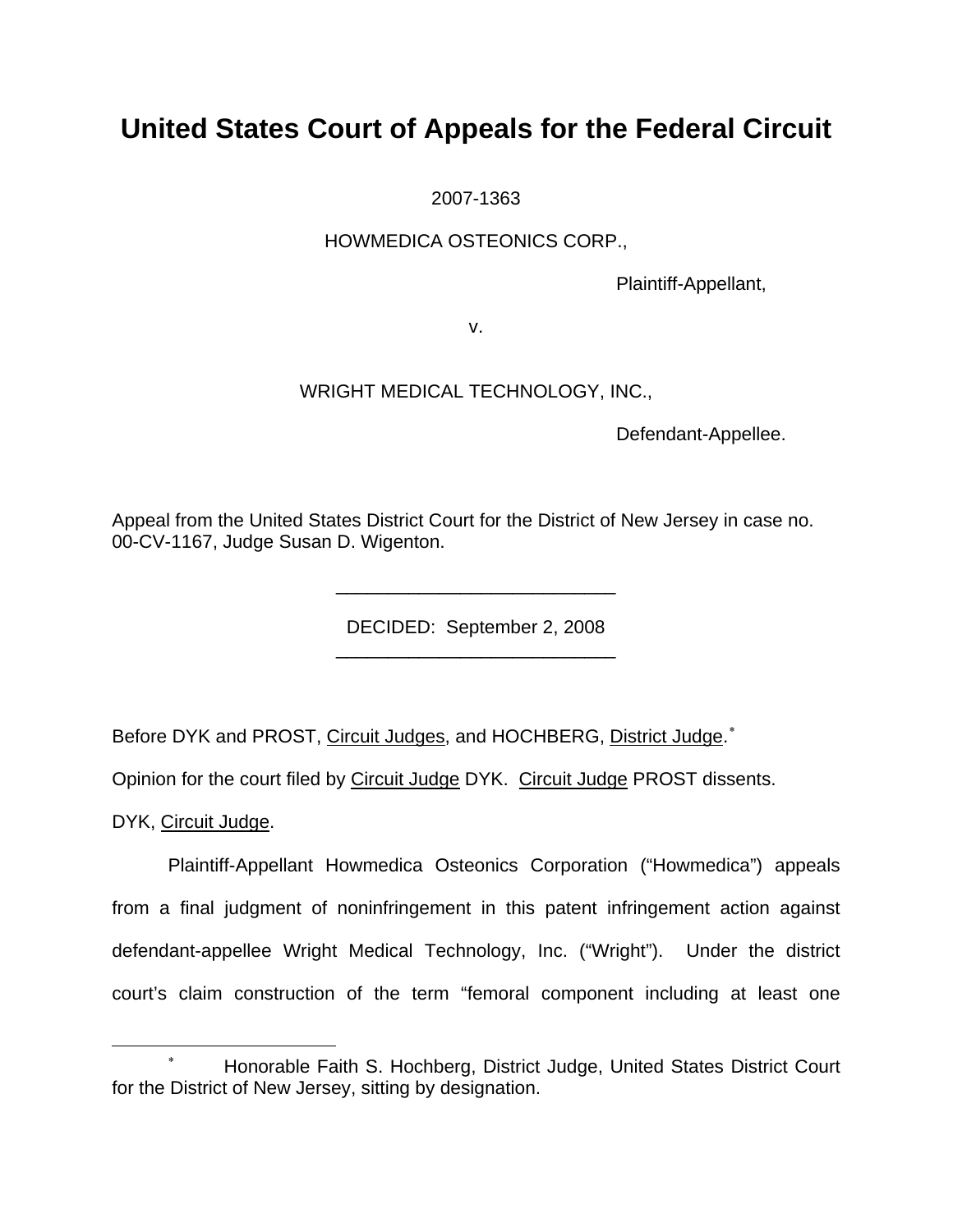condylar element," the parties stipulated that the accused product did not infringe the asserted patent claims. Because we conclude that the construction of this claim term was incorrect, we cannot sustain the stipulated judgment. Furthermore, because we agree with the district court that Howmedica did not release its infringement claim as part of an earlier settlement agreement, Wright's asserted alternative ground for affirmance does not support the judgment. Accordingly, we vacate the judgment of noninfringement, and remand to the district court for further proceedings consistent with this opinion.

#### **BACKGROUND**

I

Both parties develop, manufacture, and sell orthopedic implants for use in the reconstruction of various joints of the human body. Howmedica is the owner of U.S. Patent No. 5,824,100 ("the '100 patent"), which is directed to an artificial knee prosthesis or implant used to replace part or all of a patient's knee joint. Claim 15, the only independent claim asserted in this action, provides in full:

In a knee prosthesis for replacing the natural knee, the knee prosthesis having a femoral component and a tibial component, the tibial component including a bearing member and the femoral component including at least one condylar element for confronting and engaging the bearing member to accomplish articulation of the knee prosthesis throughout a range of flexion, including a primary range of flexion between a hyperextended position and a flexed position, the engagement between the condylar element of the femoral component and the bearing member of the tibial component ordinarily taking place at a contact area along articular surface areas of the condylar element and the bearing member, the improvement comprising:

anterior-posterior surface profile contours along the condylar element and the bearing member, the anterior-posterior surface profile contour along the condylar element having an essentially constant anterior-posterior articular radius throughout the articular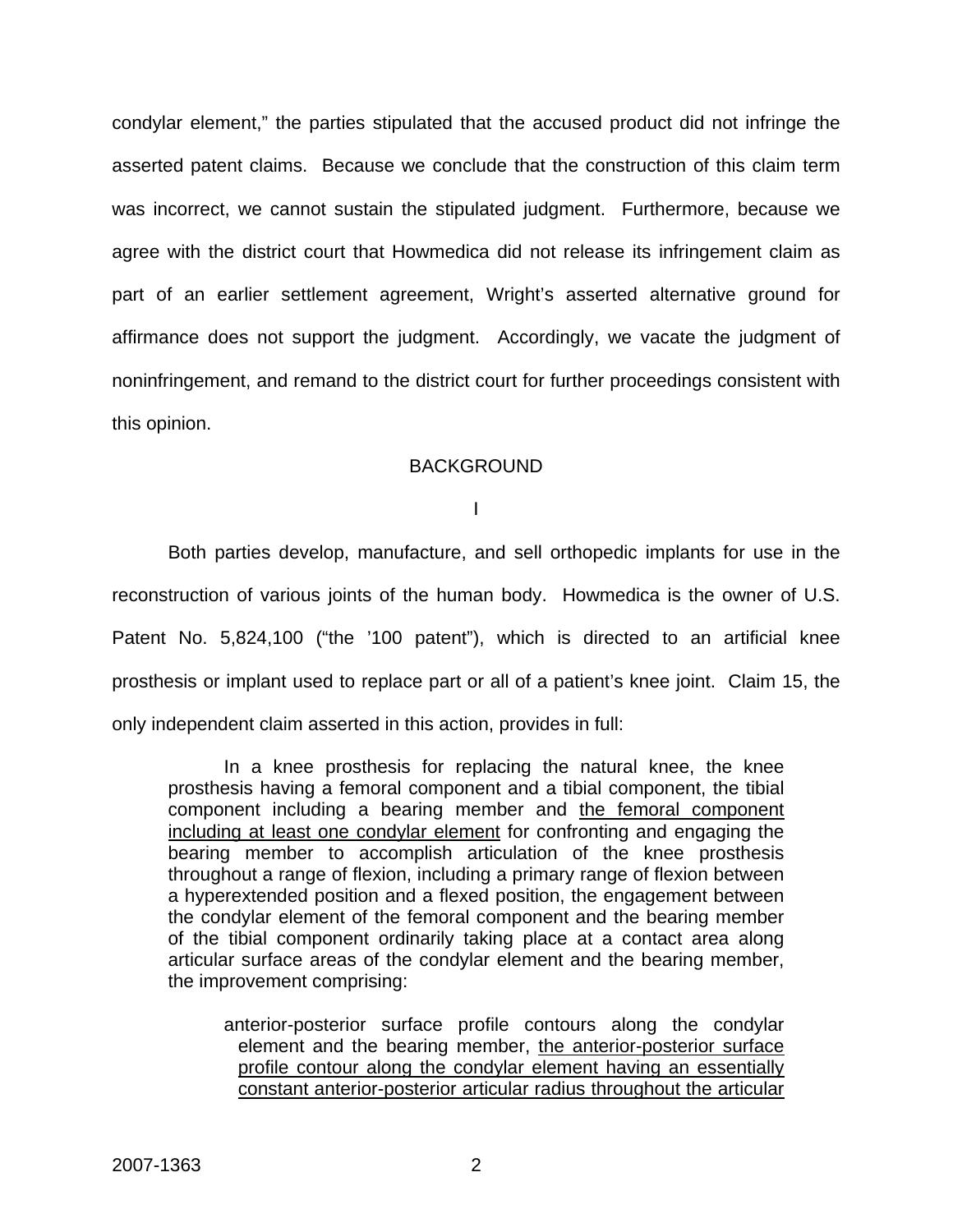surface area of the condylar element which contacts the bearing member during articulation throughout the primary range of flexion, the anterior-posterior articular radius having an origin lying generally along a line extending laterally between the medial and lateral collateral ligament attachment points on the femur of the natural knee.

'100 patent col.6 l.58 - col.8 l.3 (emphases added). Claim 18, which depends from claim 15, is also at issue in this litigation. Claim 18 describes: "The improvement of claim 15 wherein the hyperextended position is at about -15º in the range of flexion, and the flexed position is at about  $75^{\circ}$  in the range of flexion."  $\underline{Id.}$  col.8 II.8-10.

The knee joint is the point of connection between the lower end of the femur (thigh bone) and the upper end of the tibia (shin bone). In a natural knee, the lower end of the femur includes two rounded, generally smooth projections of bone called condyles, which engage with the upper end of the tibia. As pictured below, the femoral component (22) of the prosthesis described in claim 15 replaces a portion of the natural femur, including one or both condyles. A prosthesis is called "unicondylar" if it replaces only one condyle of the natural femur, and "bicondylar" if it replaces both natural condyles. The condylar element or elements (54) of the femoral component articulate against a "bearing member" (64), part of the "tibial component" (24) of the prosthesis, which is surgically implanted to replace an upper portion of the tibia.

The constant-radius geometry of the condylar element described by claim 15 furthers several goals: it allows "increased areas of contact between the condylar elements" and the tibial components "for lowered stress in the material of the bearing member during articulation of the knee prosthesis"; it facilitates "a better balance of the tension in the collateral ligaments of the knee"; it "enables a higher degree of conformity between the condylar elements and the bearing member for reduced stresses during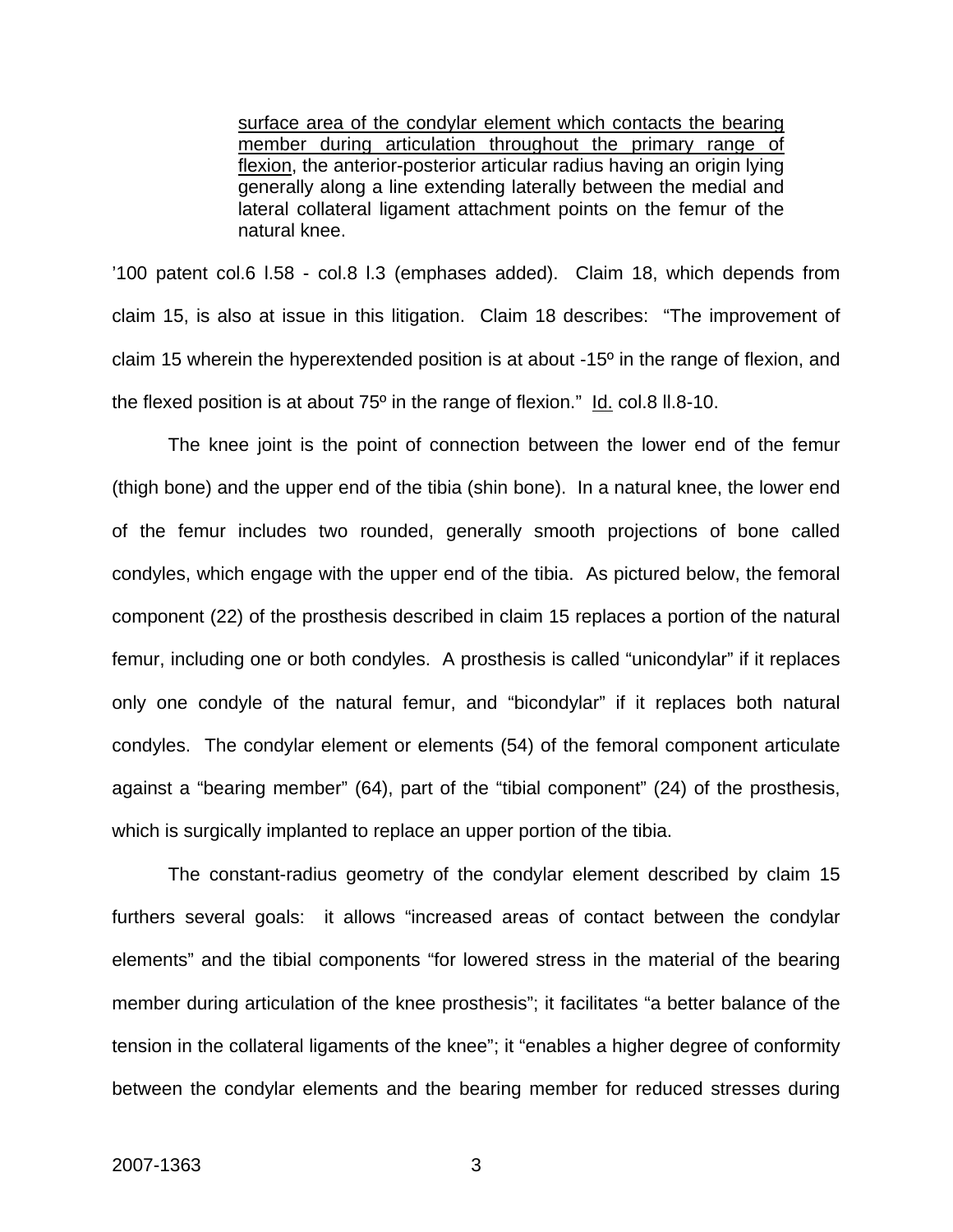normal activity"; it simplifies the configuration of the components, allowing easier manufacturing; and it "enables exemplary performance and increased reliability over an extended service life." Id. col.1 ll.48-62.



 The '100 patent issued on October 20, 1998. Howmedica did not immediately bring suit against Wright on the '100 patent. However, Howmedica in 1997 had commenced two lawsuits in New Jersey against Wright alleging infringement of U.S. Patent Nos. 5,192,324 ("the Kenna patent") and 5,133,772 ("the Hack patent"). In 1999, Howmedica filed a third lawsuit against Wright in New Jersey, alleging infringement of U.S. Patent No. 4,892,549 ("the Figgie patent"). At the same time, a lawsuit filed in 1991 by Wright's predecessor against Howmedica, alleging infringement of U.S. Patent No. 4,474,177 ("the Whiteside patent"), was pending in Massachusetts.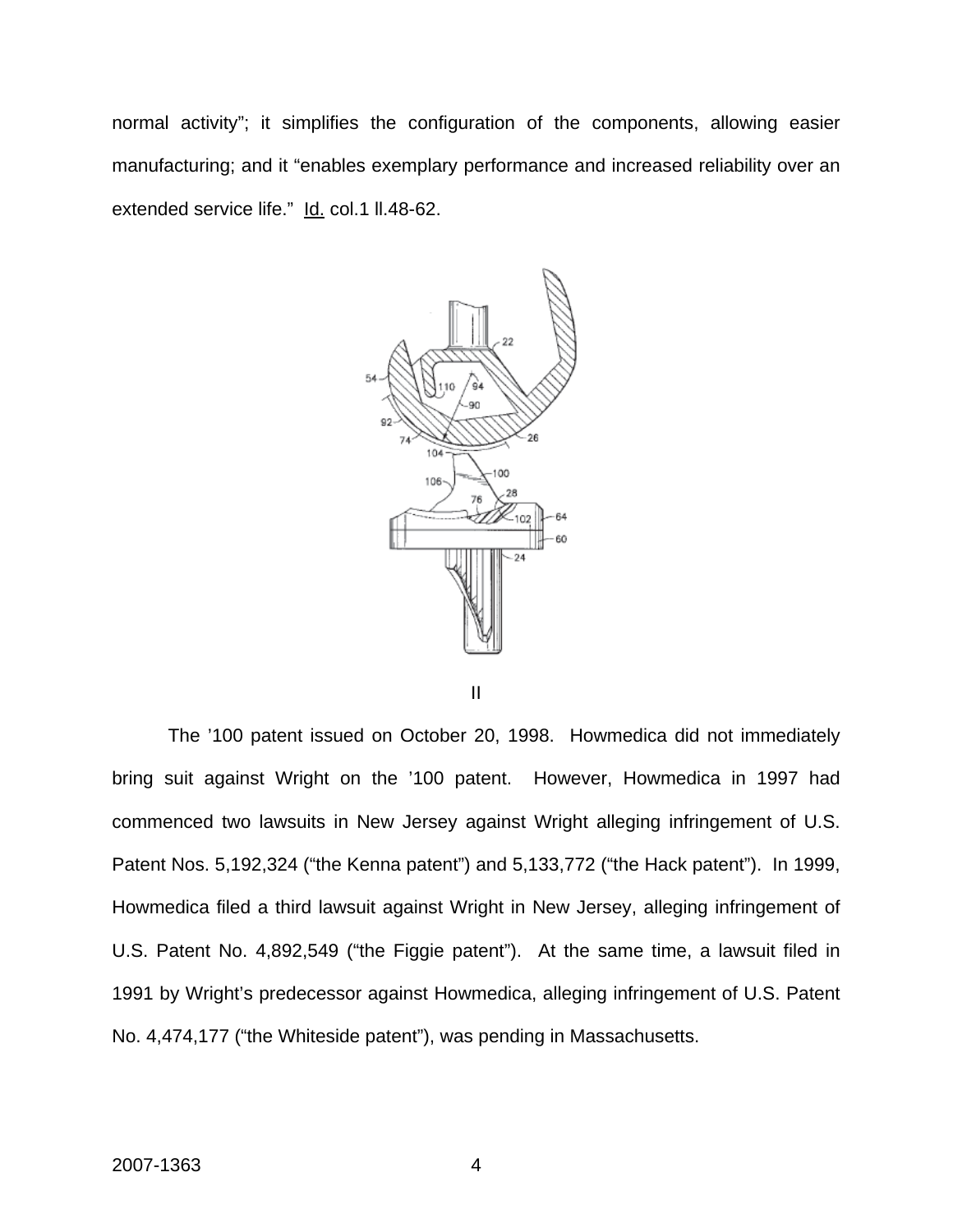In April 1999 the parties initiated settlement negotiations directed to resolving the four pending actions. These negotiations took place between Thomas Patton (Wright's President and Chief Executive Officer), Ned Lipes (Howmedica's President), Alfred Zarnowski (Howmedica's Senior Director of Intellectual Property), and the two parties' outside patent counsel. The parties reached an agreement at a meeting on November 15, 1999. Wright's counsel was responsible for drafting a written agreement reflecting the negotiations. At this point the parties contemplated that they would execute a single written agreement.

On November 23, 1999, Wright's counsel explained to Howmedica's counsel that they had "broken the settlement into two separate agreements since Wright Medical says this is required to comply with generally accepted accounting practices." J.A. at 978. One agreement, the New Jersey agreement, covered the Kenna, Hack, and Figgie patent lawsuits. The second agreement, the Massachusetts agreement, covered the Whiteside patent lawsuit. The two draft agreements sent to Howmedica by Wright included nearly identical mutual releases, which stated:

Howmedica Osteonics hereby releases and forever discharges Wright Medical . . . from any and all manner of claims, controversies, demands, damages, causes of action, or suits, that Howmedica Osteonics has, have had, or may have against Wright Medical . . . upon or by reason of or relating to any acts or omissions made by Wright Medical . . . on or before the effective date of this Agreement, including, but not limited to, any and all claims and counterclaims that were or could have been asserted by Howmedica Osteonics in the lawsuit.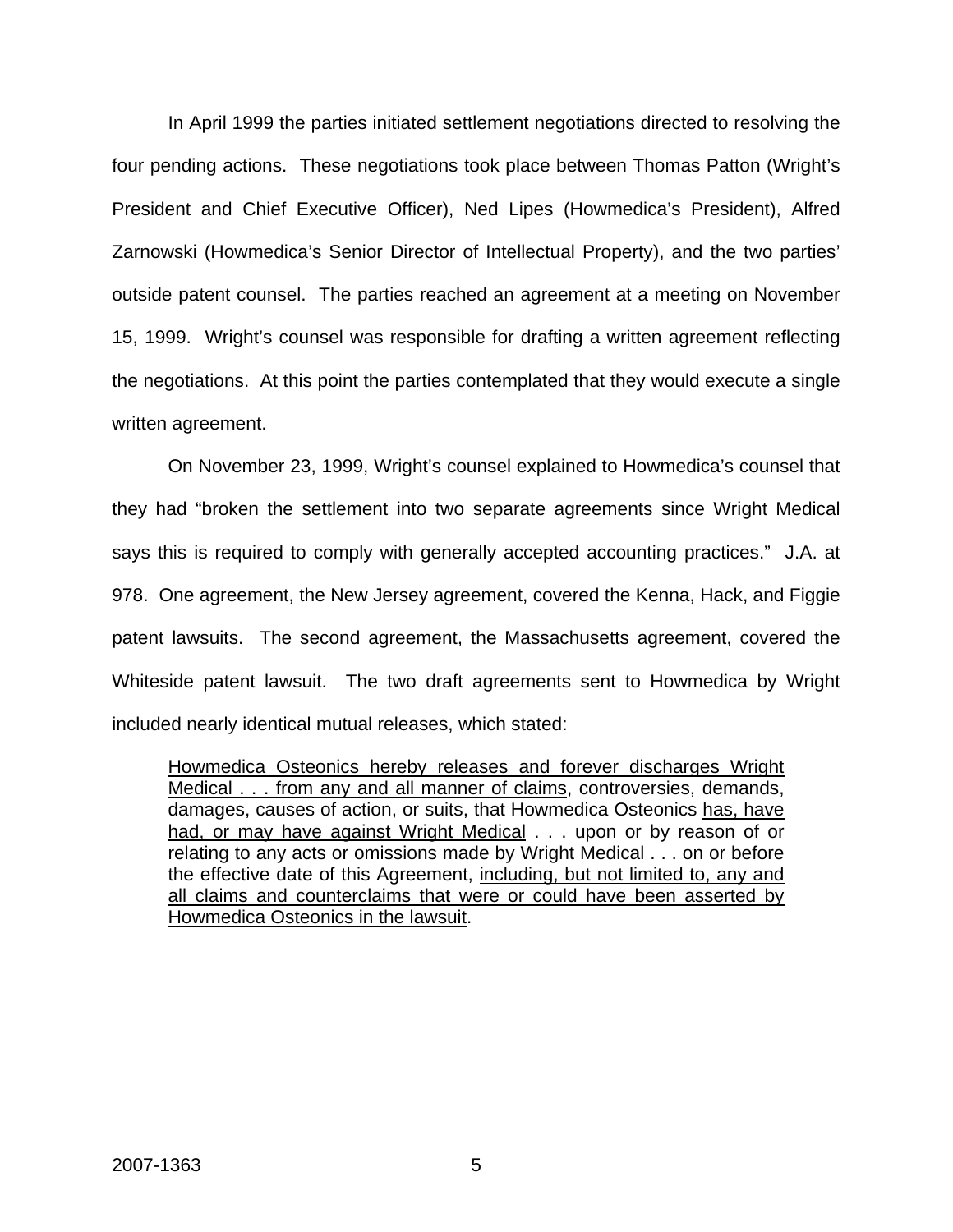J.A. at 574 (draft Massachusetts agreement) (emphases added); see also J.A. at 586 (draft New Jersey agreement containing substantively identical language).<sup>[1](#page-6-0)</sup>

 In response to the draft agreements, Howmedica objected to the release provision of the Massachusetts agreement as being "too broad" and therefore not accurately reflecting the parties' agreement. J.A. at 389. Howmedica explained that, "[a]s drafted, Howmedica Osteonics would be releasing and discharging Wright Medical from claims involving patents owned by Howmedica Osteonics and other claims having nothing to do with any of the matters currently in dispute between the parties." Id. However, Howmedica did not separately object to the identical provision in the New Jersey agreement, although it did request other changes to that draft. In response to Howmedica's objection, Wright's counsel struck the words "including, but not limited to, any and all claims and counterclaims" from the release provision of the Massachusetts agreement. As revised, the Massachusetts release provision covered only claims or controversies "that were or could have been asserted" in the Whiteside patent lawsuit. See id. at 382. The "including, but not limited to" language was not stricken from the release provision of the New Jersey agreement, a redlined version of which was sent to Howmedica along with the revised Massachusetts agreement. The language of the New Jersey agreement was never conformed to the language of the Massachusetts agreement. Both settlement agreements were executed as of December 21, 1999.

III

<span id="page-6-0"></span> $\frac{1}{1}$ <sup>1</sup> The Massachusetts and New Jersey litigations involved different third parties as plaintiffs. The only difference in the two draft release provisions was the inclusion of the names of those parties.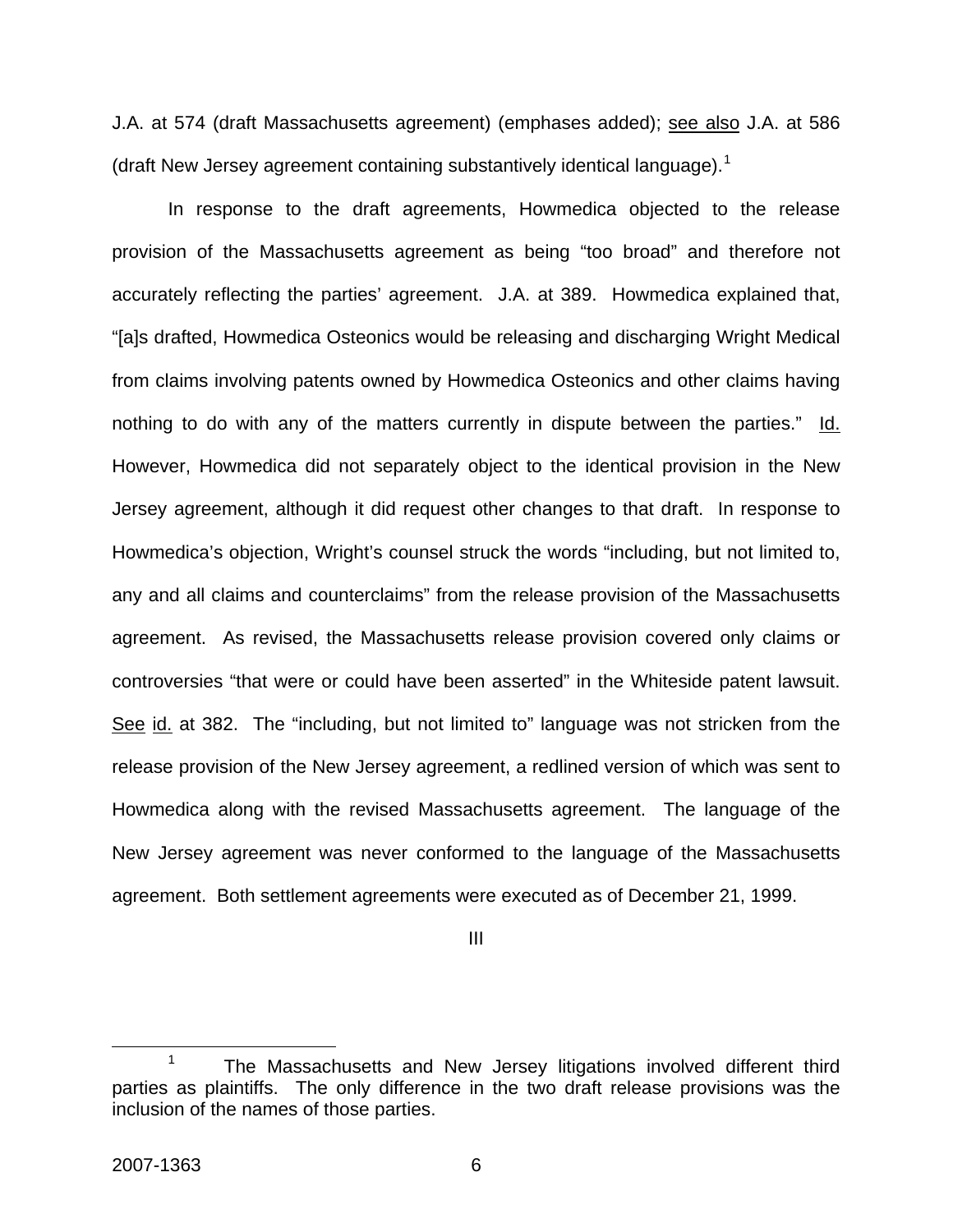On March 10, 2000, less than three months after the execution of the releases, Howmedica filed this action against Wright, alleging infringement of the '100 patent by Wright's ADVANCE® Total Knee System. Wright responded, asserting affirmative defenses of noninfringement and invalidity, and also filed a counterclaim seeking a declaration that the '100 patent was invalid and not infringed. Wright did not initially include an affirmative defense based on the release provision in the New Jersey agreement. However, after the case had been pending for over two years, Wright filed an amended answer and counterclaim, asserting as new affirmative defenses that the '100 patent was unenforceable for misuse and inequitable conduct, and that Howmedica's action was barred by the New Jersey release provision.

Both parties subsequently cross-moved for summary judgment on Wright's release defense. In the memorandum in support of its summary judgment motion, Howmedica argued that the New Jersey release provision, based on the intentions of the parties, covered only the patents that were the subject matter of the four pending lawsuits resolved by the settlement. In opposition, Wright argued that the broad language of the New Jersey release provision barred the current action. Wright characterized Howmedica's position as seeking reformation of the New Jersey release, and argued that reformation was not appropriate because there was no mutual mistake as to the language of the provision. In reply, Howmedica urged that reformation was unnecessary under the New Jersey law of contract interpretation. The parties also took these positions in the simultaneous briefing on Wright's cross-motion for summary judgment.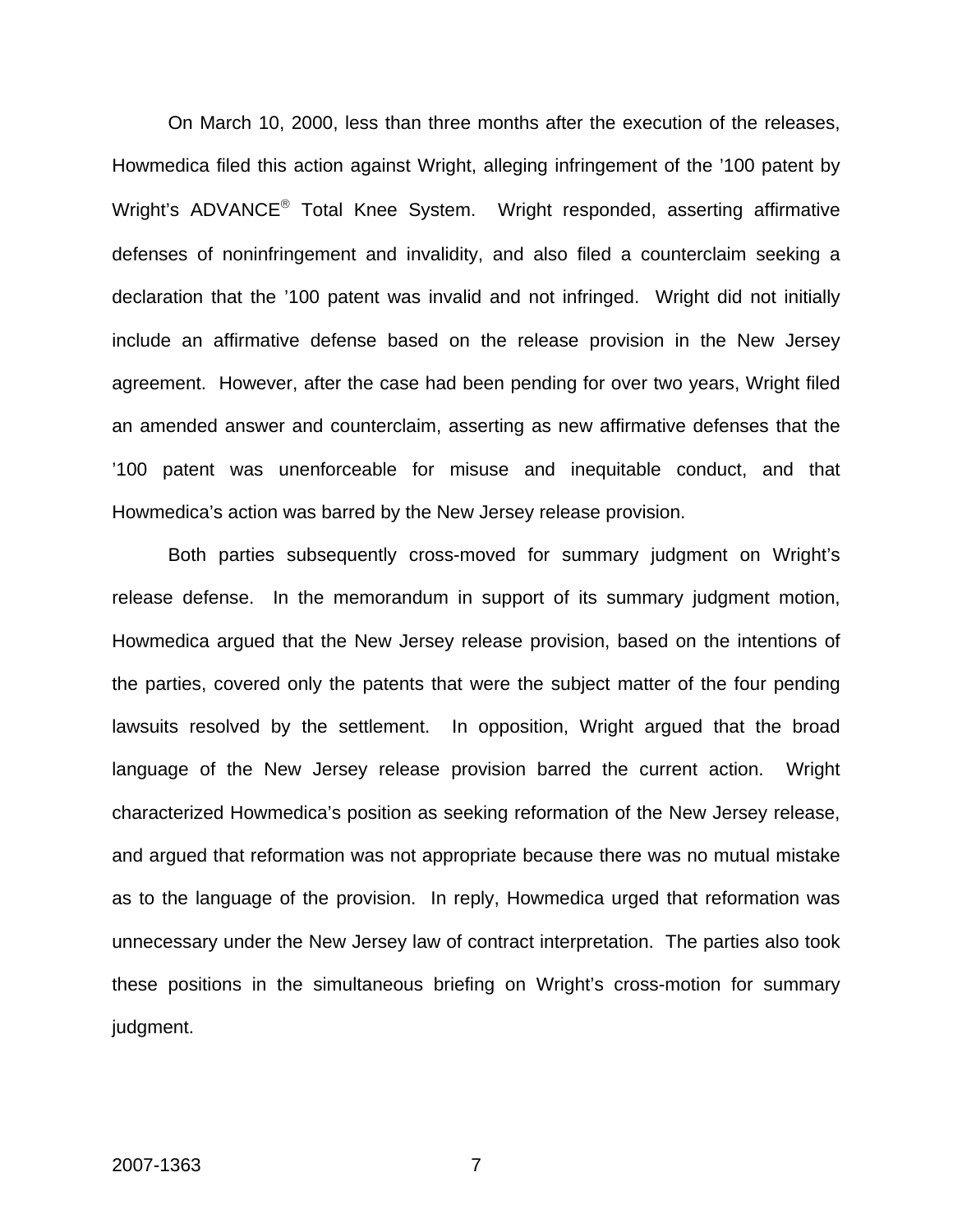On March 18, 2005, the district court denied Wright's motion and granted summary judgment in favor of Howmedica on the release defense. The court treated the New Jersey and Massachusetts agreements as though they were a single agreement, noting that "[t]he releases encompassed within the agreements were executed as part of the same settlement or compromise of the then-pending patent lawsuits." J.A. at 62. The court determined that the parties intended and understood the releases in the agreements to cover only the four lawsuits pending at the time (as well as one additional patent that was explicitly included in the New Jersey agreement). The court held that, under New Jersey law, it could interpret the provisions to not cover Howmedica's claim under the '100 patent. The district court concluded that reformation of the agreement to reflect the intention of the parties was thus unnecessary.

On November 29, 2005, following briefing and a Markman hearing, the district court issued a claim construction order construing three disputed terms of claim 15 of the '100 patent. First, the court construed the phrase "femoral component including at least one condylar element" to require, in a bicondylar femoral component, both condyles to meet the geometric limitations of the claim. Second, the court construed "primary range of flexion" to be limited to a particular range of -15º of hyperextension to +75<sup>o</sup> of flexion, in accordance with the specification of the '100 patent. Finally, the court determined that the phrase "lying generally along a line extending laterally between the medial and lateral collateral ligament attachment points on the femur of the natural knee" was not indefinite.

Howmedica acknowledges that it could not prove that both condylar elements of Wright's accused products meet the geometric limitations of claim 15 throughout the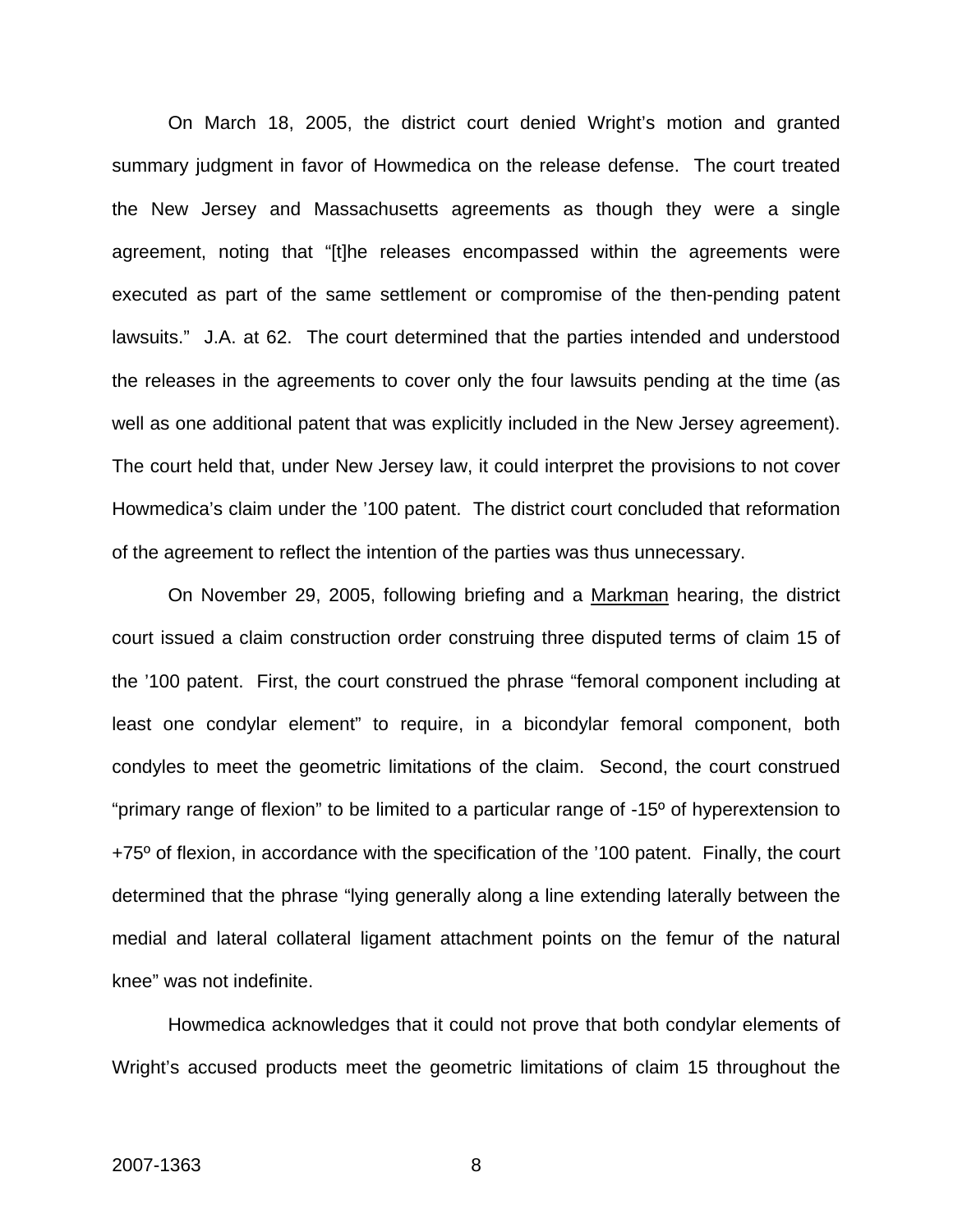primary range of flexion and, therefore, that it could not prove infringement under the district court's construction of the term "femoral component including at least one condylar element." Accordingly, Howmedica stipulated to a final judgment of noninfringement. Howmedica timely appealed that judgment to this court.<sup>[2](#page-9-0)</sup> We have jurisdiction pursuant to 28 U.S.C.  $\S$  1295(a)(1).<sup>[3](#page-9-1)</sup>

#### **DISCUSSION**

I

 We first address claim construction. Claim construction is an issue of law that we review de novo. See Cybor Corp. v. FAS Techs., Inc., 138 F.3d 1448, 1456 (Fed. Cir. 1998) (en banc). On appeal, Howmedica challenges the district court's construction of the term "femoral component including at least one condylar element."

 Claim 15 of the '100 patent recites a knee prosthesis with a "femoral component including at least one condylar element" and requires that the condylar element have a certain geometry, namely, that "the anterior-posterior surface profile contour" have "an essentially constant anterior-posterior articular radius throughout the articular surface area of the condylar element which contacts the bearing member during articulation throughout the primary range of flexion." '100 patent col.6 ll.61-62, col.7 ll.5-11. It is

<span id="page-9-0"></span> $\frac{1}{2}$  $12$  Initially, Wright filed a cross-appeal challenging the district court's decision on the cross-motions for summary judgment. By order dated April 16, 2008, we dismissed Wright's cross-appeal as improper because it did not seek to enlarge the judgment but merely asserted an alternative ground to affirm the judgment. The briefs relating to the cross-appeal were stricken and the parties filed new, compliant briefs.

<span id="page-9-1"></span><sup>3</sup> Unlike Jang v. Boston Scientific Corp., 532 F.3d 1330 (Fed. Cir. 2008), where we vacated and remanded a stipulated judgment, here the parties have identified a single claim term as dispositive of the infringement issue, and we are able to determine why the district court's construction of that term renders the accused product noninfringing.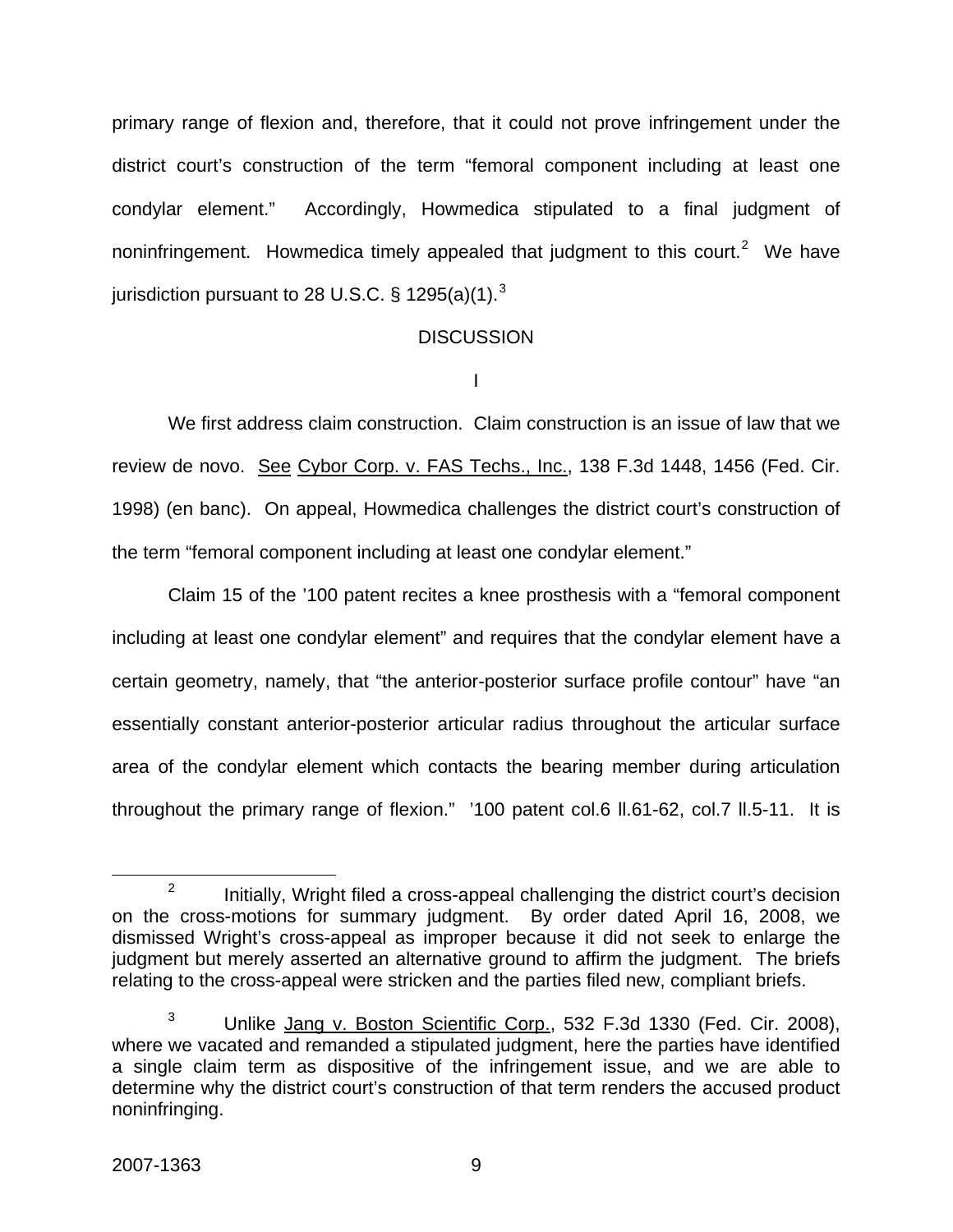undisputed that claim 15 can cover a unicondylar prosthesis, where only one artificial condyle is employed and one natural condyle remains. However, based on the use of the plural "condyles" throughout the patent specification, "the importance of having the same radii on both condylar elements" to achieving the benefits of the patent, and the testimony of the inventor, the district court concluded that in a bicondylar prosthesis, where both condyles are replaced, "both condyles must meet [the geometric] requirements." J.A. at 37. Although this is a close case, we disagree.

"It is a 'bedrock principle' of patent law that 'the claims of a patent define the invention to which the patentee is entitled the right to exclude.'" Phillips v. AWH Corp., 415 F.3d 1303, 1312 (Fed. Cir. 2005) (en banc) (quoting Innova/Pure Water, Inc. v. Safari Water Filtration Sys., Inc., 381 F.3d 1111, 1115 (Fed. Cir. 2004)). The plain language of claim 15 requires only one condylar element. The femoral component must include "at least one condylar element," which the district court correctly understood to mean "one or more." The claim then requires that "the condylar element" meet the specified geometric limitations. See '100 patent col.7 II.4-5, 6-7, 9. If the patentee had intended both condyles in a bicondylar prosthesis to meet these limitations, he could have drafted claim 15 to require that "both condylar elements" do so. The more natural way of drafting the claim language to achieve that result would be to require "each condylar element," rather than "the condylar element," to conform to the constant-radius geometry.

 Wright makes several arguments in an attempt to show that, despite the plain language of the claim, such a prosthesis is not covered. First, it argues that because the purpose of the claim is "to accomplish articulation of the knee prosthesis throughout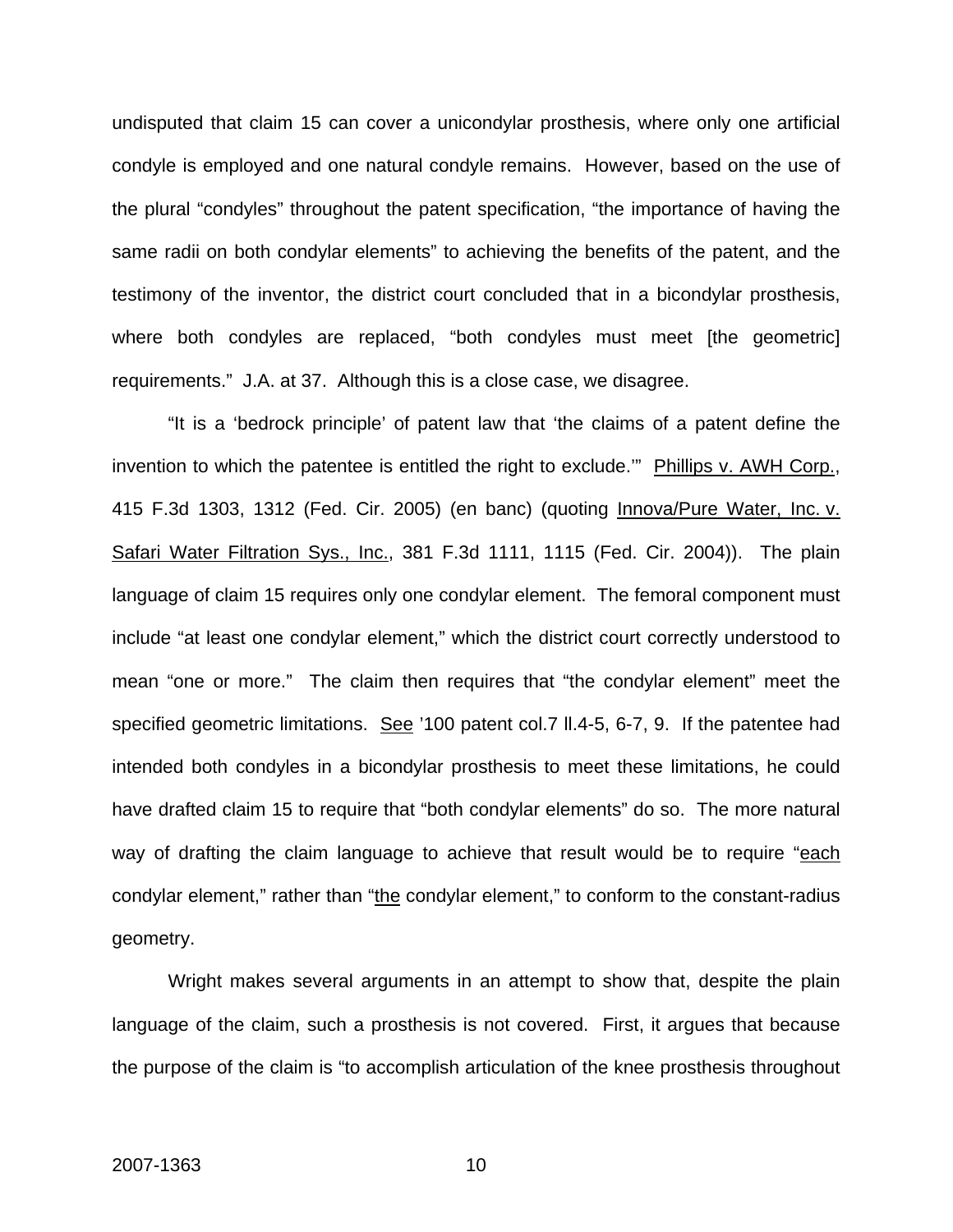a range of flexion," and because both condyles are involved in articulation, both condyles should be required to meet the geometric limitations. Here we are dealing with a Jepson claim. The "articulation" requirement of the preamble is a claim limitation. See Epcon Gas Sys., Inc. v. Bauer Compressors, Inc., 279 F.3d 1022, 1029 (Fed. Cir. 2002). However, it is a separate limitation from the geometric requirements appearing in the body of the claim. Wright does not assert that the articulation requirement is not satisfied. In other words, Wright does not argue that a bicondylar prosthesis in which only one condyle has the required constant-radius geometry does not achieve articulation throughout the primary range of flexion, which the district court construed as "-15<sup>o</sup> of hyperextension to  $+75^{\circ}$  of flexion." J.A. at 40. A prosthesis can satisfy the articulation requirement without satisfying the geometric requirements. Thus, the mere fact that both condyles are involved in articulation of the prosthesis does not require a construction of claim 15 in which both condyles must conform to the specified geometry.

Wright next argues that a bicondylar prosthesis in which only one condyle meets the geometric limitations of claim 15 will not achieve several of the purposes of the invention as a whole, recited in the specification of the '100 patent. As we have explained, such an argument is not persuasive:

The court's task is not to limit claim language to exclude particular devices because they do not serve a perceived "purpose" of the invention. . . . An invention may possess a number of advantages or purposes, and there is no requirement that every claim directed to that invention be limited to encompass all of them.

E-Pass Techs., Inc. v. 3Com Corp., 343 F.3d 1364, 1370 (Fed. Cir. 2003) (footnote omitted); see also Kim v. ConAgra Foods, Inc., 465 F.3d 1312, 1319 (Fed. Cir. 2006) (refusing to limit claim based on "one object of the invention"); Brookhill-Wilk 1, LLC v.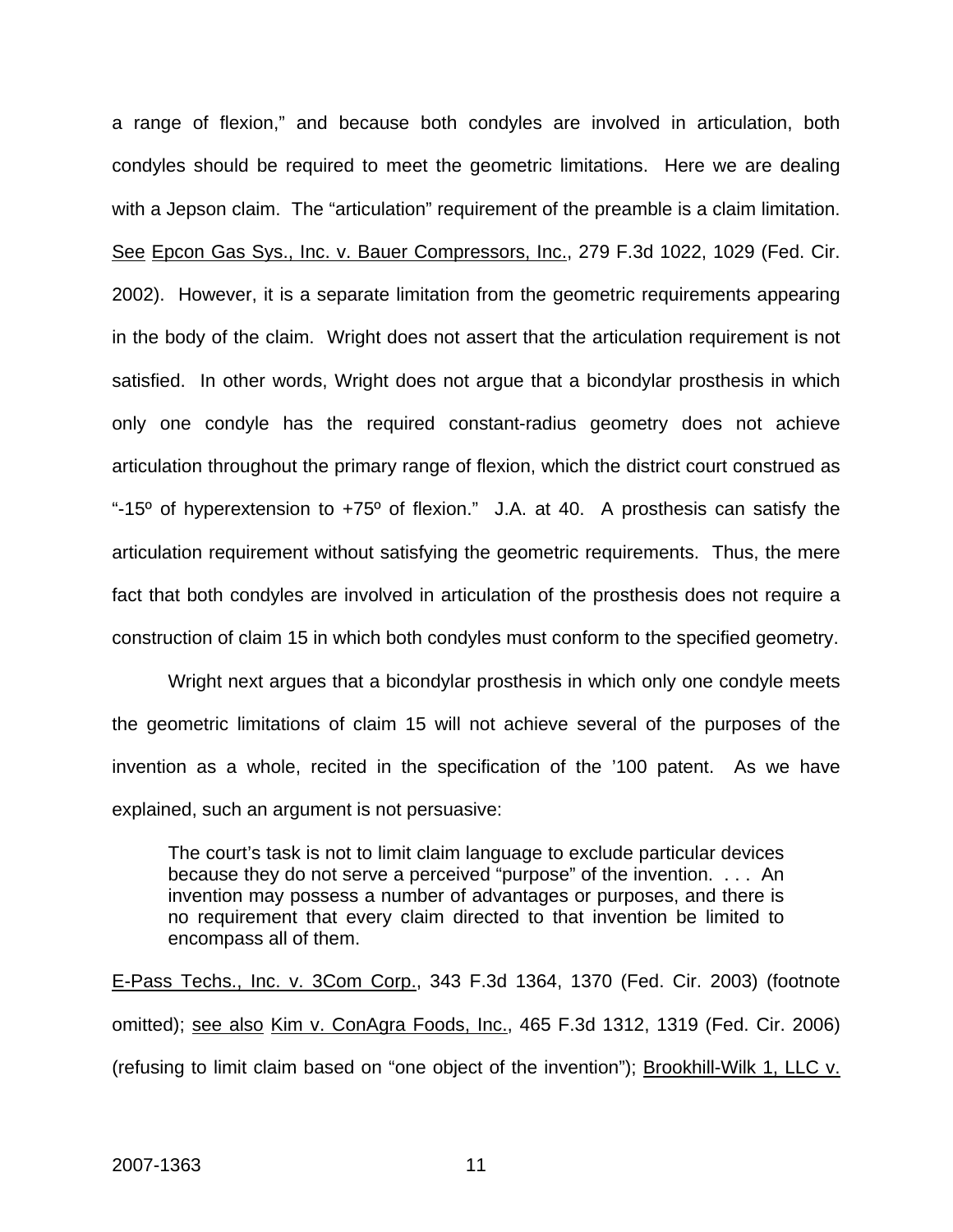Intuitive Surgical, Inc., 334 F.3d 1294, 1301 (Fed. Cir. 2003). As discussed above, the invention described by claim 15 serves multiple purposes, including a simplified configuration for ease of manufacturing, increased reliability of the prosthesis, reduced stress on the knee, and an increased area of contact between the condylar element and the bearing member of the tibial component. Wright does not attempt to show that a prosthesis in which only one condylar element has the recited geometric characteristics would not achieve any of these objectives. Indeed, Wright's own advertising for its accused product cites at least one of the same objectives, namely "provid[ing] greater tibio-femoral conformity with maximum contact area." J.A. at  $2437.^4$  $2437.^4$  $2437.^4$ 

 Wright also argues, however, that the specification of the **'1**00 patent does require both condylar elements of a bicondylar prosthesis to conform to the geometric limitations of claim 15. Wright correctly points out that every disclosure of a bicondylar knee in the specification shows two condyles each meeting the geometric requirements of claim 15. However, we have repeatedly held that the fact that the specification describes only a single embodiment, standing alone, is insufficient to limit otherwise broad claim language. See Phillips, 415 F.3d at 1323; Liebel-Flarsheim Co. v. Medrad, Inc., 358 F.3d 898, 906 (Fed. Cir. 2004); Teleflex, Inc. v. Ficosa N. Am. Corp., 299 F.3d 1313, 1327-28 (Fed. Cir. 2003). This is not a case in which the specification makes clear that the invention requires two condyles meeting the specified geometry. Compare Ormco Corp. v. Align Tech., Inc., 498 F.3d 1307, 1313-14 (Fed. Cir. 2007)

<span id="page-12-0"></span> <sup>4</sup> <sup>4</sup> Wright's expert witnesses, Dr. Kester (the '100 patent inventor) and Dr. Bradley, testified that a bicondylar prosthesis in which only one condyle met the geometric limitations of claim 15 would not satisfy the objectives of the '100 patent. This testimony is entitled to little weight.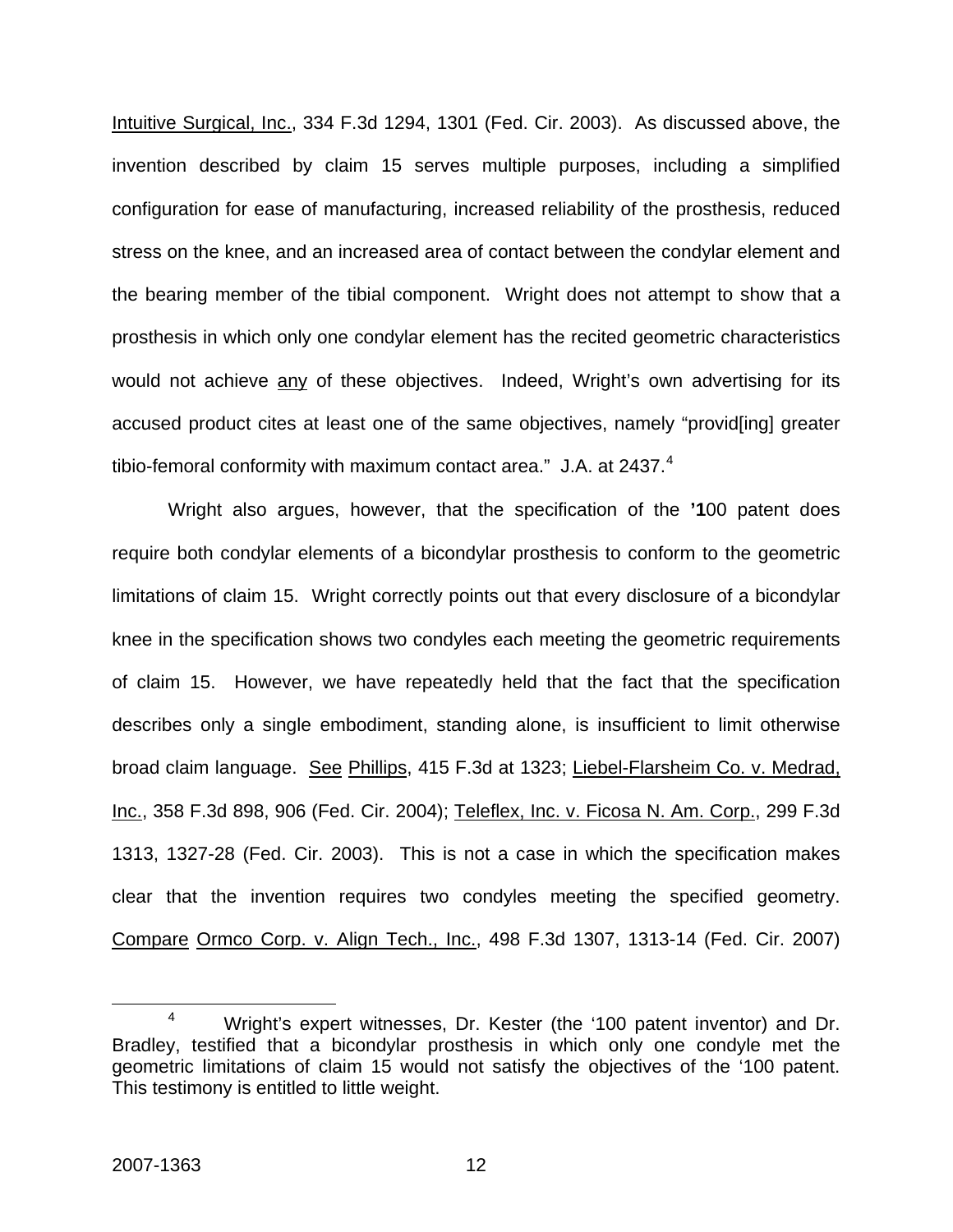(limiting claims in part based on specification's identification of the "primary objective" of the invention and its distinction of the invention from the prior art based on that objective); SciMed Life Sys., Inc. v. Advanced Cardiovascular Sys., Inc., 242 F.3d 1337, 1342-44 (Fed. Cir. 2001) (limiting claims based on language in specification repeatedly stating that "the invention" required such limitation and that the limitation was applicable to "all embodiments of the present invention"). Again, Wright acknowledges that although a natural condyle may not meet the geometric limitations of claim 15, a unicondylar prosthesis used with such a natural condyle is nonetheless within the scope of the claim. Nothing in the specification supports a reading of claim 15 to include a unicondylar prosthesis but to exclude a bicondylar prosthesis in which only one condylar element has the required geometric characteristics.

 Wright next argues that the prosecution history of the '100 patent requires its proposed construction. In making this argument, Wright relies on a letter sent by the attorney prosecuting the '100 patent to his client after an examiner interview. In this letter, the attorney explained the examiner's position that "the claims could be worded more clearly to bring out the fact that the constant radius in the present device does extend along enough of each condylar element to cover the range of articulation specified." J.A. at 1870 (emphasis added). Wright argues that the attorney's use of the word "each" demonstrates that both the attorney and the examiner understood that both condylar elements in a bicondylar prosthesis must have the required geometry. Whatever meaning it might have, this letter is not part of the prosecution history, which consists of "all express representations made by or on behalf of the applicant to the examiner to induce a patent grant." Standard Oil Co. v. Am. Cyanamid Co., 774 F.2d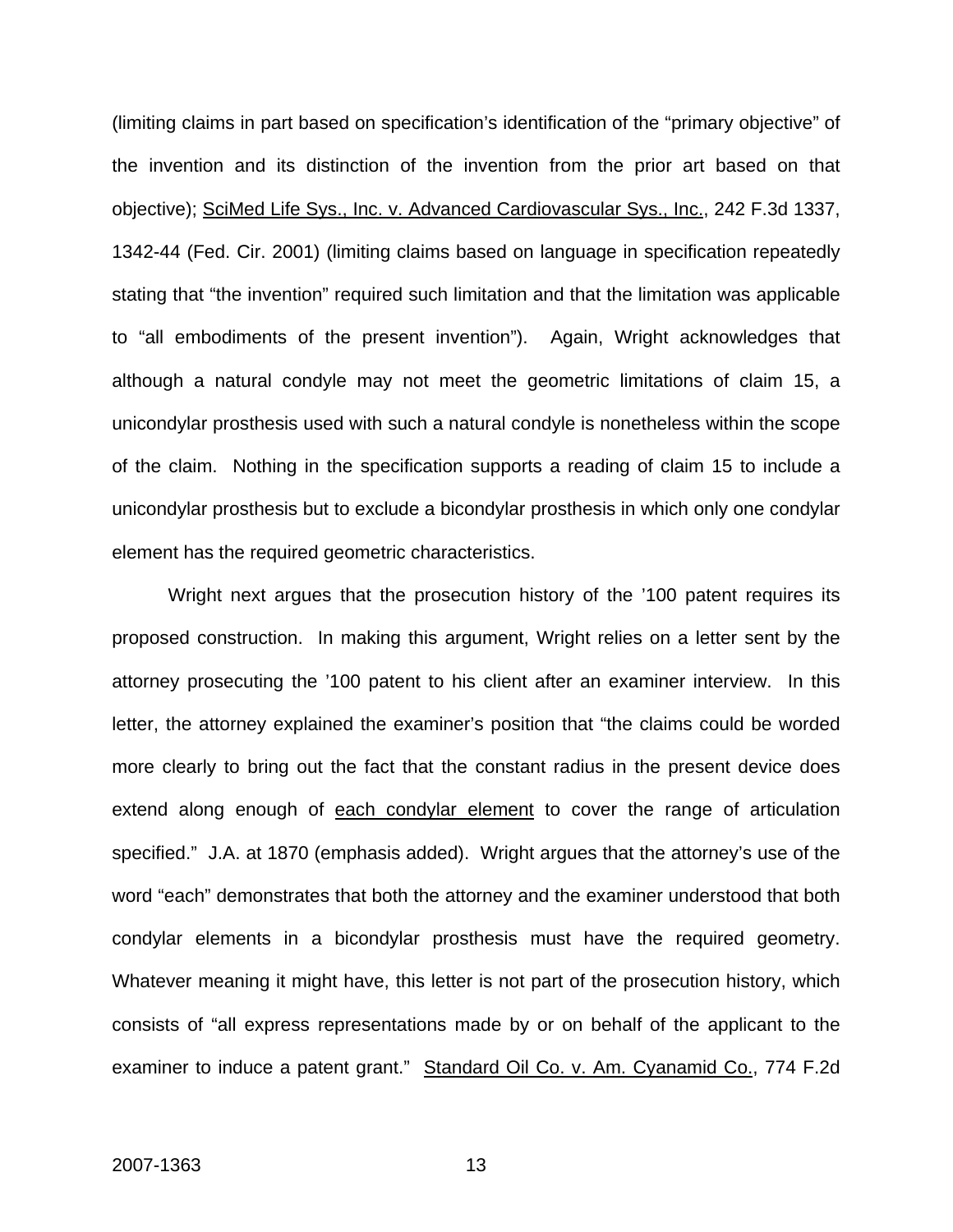448, 452 (Fed. Cir. 1985). A letter between a prosecuting attorney and a patent applicant is not a representation to the patent examiner, and is therefore not part of the prosecution history. Rather, it is extrinsic evidence, which can be of limited value to claim construction, "considered in the context of the intrinsic evidence," if it "can help educate the court regarding the field of the invention and can help the court determine what a person of ordinary skill in the art would understand claim terms to mean." Phillips, 415 F.3d at 1319. The letter Wright relies on, reporting to the inventor on the results of an examiner interview, achieves neither of these objectives and is of no value to the construction of the disputed claim language.

 Finally, Wright argues that the testimony of Dr. Mark Kester, the lead inventor of the '100 patent, compels a construction of claim 15 that requires both condylar elements in a bicondylar prosthesis to meet the geometric limitations. Dr. Kester testified that the language "at least one condylar element" was added to the claims so that they would clearly cover unicondylar prostheses. He further testified that it was his "intention that both condylar elements [in a bicondylar prosthesis] would meet the requirement[] of having the constant anterior-posterior radius throughout the primary range of flexion." J.A. at 1668. The testimony of an inventor "cannot be relied on to change the meaning of the claims." Markman v. Westview Instruments, Inc., 52 F.3d 967, 983 (Fed. Cir. 1995) (en banc), aff'd, 517 U.S. 370 (1996); see also Hoechst Celanese Corp. v. BP Chems. Ltd., 78 F.3d 1575, 1580 (Fed. Cir. 1996) ("Markman requires us to give no deference to the testimony of the inventor about the meaning of the claims."). In particular, we have explained that "[t]he subjective intent of the inventor when he used a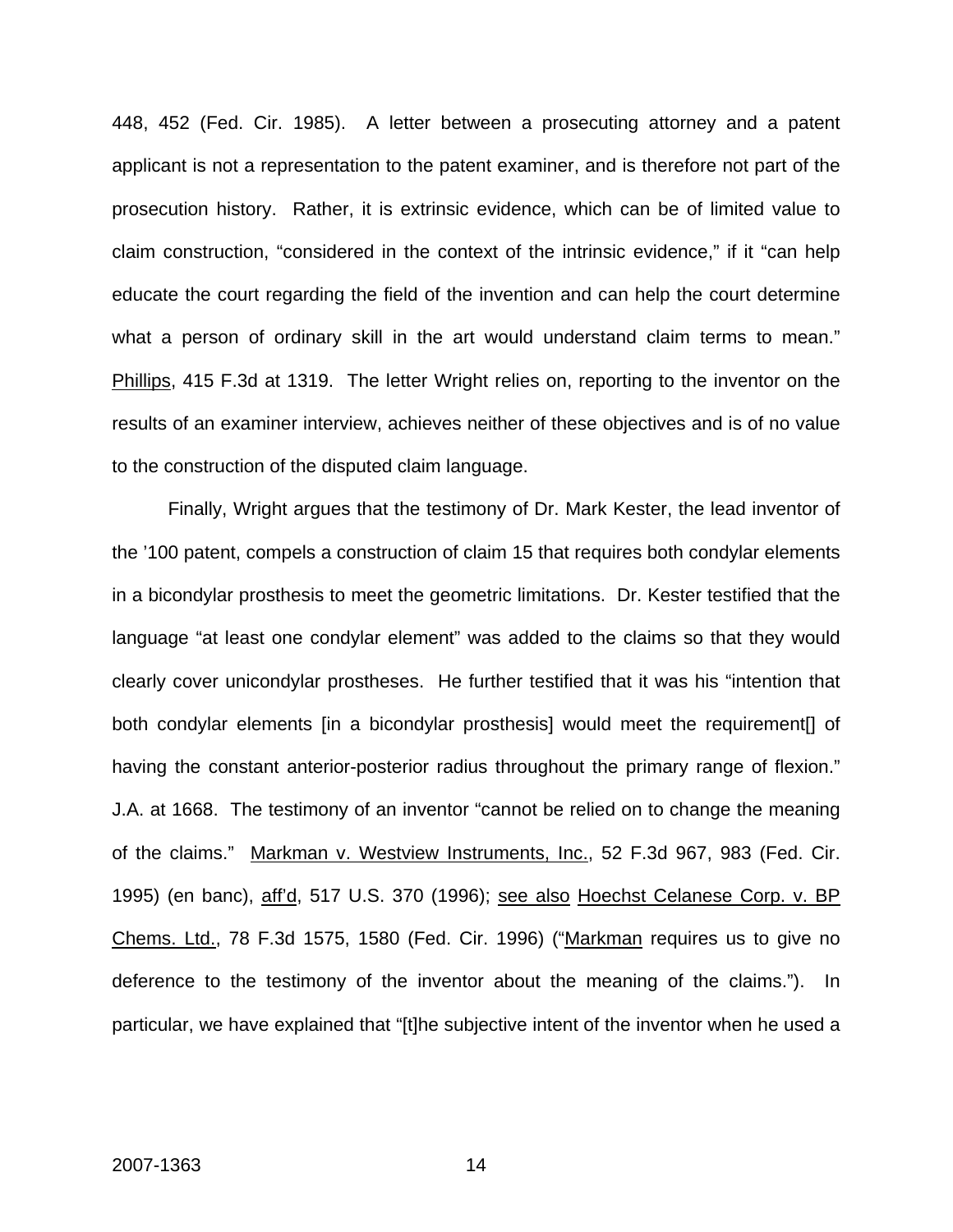particular term is of little or no probative weight in determining the scope of a claim." Markman, 52 F.3d at 985.

Wright argues that inventor testimony is relevant in cases where the inventor does not seek to enlarge the scope of the claims to cover an accused product, but rather admits that the claims are limited to exclude that product. Under such circumstances, according to Wright, the testimony is reliable because it is against the inventor's interest. We reject this distinction. Whether an inventor's testimony is consistent with a broader or narrower claim scope, that testimony is still limited by the fact that an inventor understands the invention but may not understand the claims, which are typically drafted by the attorney prosecuting the patent application. As we have explained, "it is not unusual for there to be a significant difference between what an inventor thinks his patented invention is and what the ultimate scope of the claims is after allowance by the PTO." Id. Moreover, Wright's asserted approach, to rely on inventor testimony when it is contrary to interest, is unworkable. It would require a case by case determination as to whether an inventor is testifying against his or her interest. The inventor might testify to a broad claim scope in order to increase the likelihood of a finding of infringement. The inventor also might testify to a narrower claim scope to avoid a challenge to the validity of the patent. We hold that inventor testimony as to the inventor's subjective intent is irrelevant to the issue of claim construction.[5](#page-15-0)

As explained above, the plain language of claim 15 makes clear that, whether a prosthesis is unicondylar or bicondylar, only one condylar element meeting the

<span id="page-15-0"></span> $\frac{1}{5}$  $5$  The testimony of an inventor, of course, may be pertinent as a form of expert testimony, for example, as to understanding the established meaning of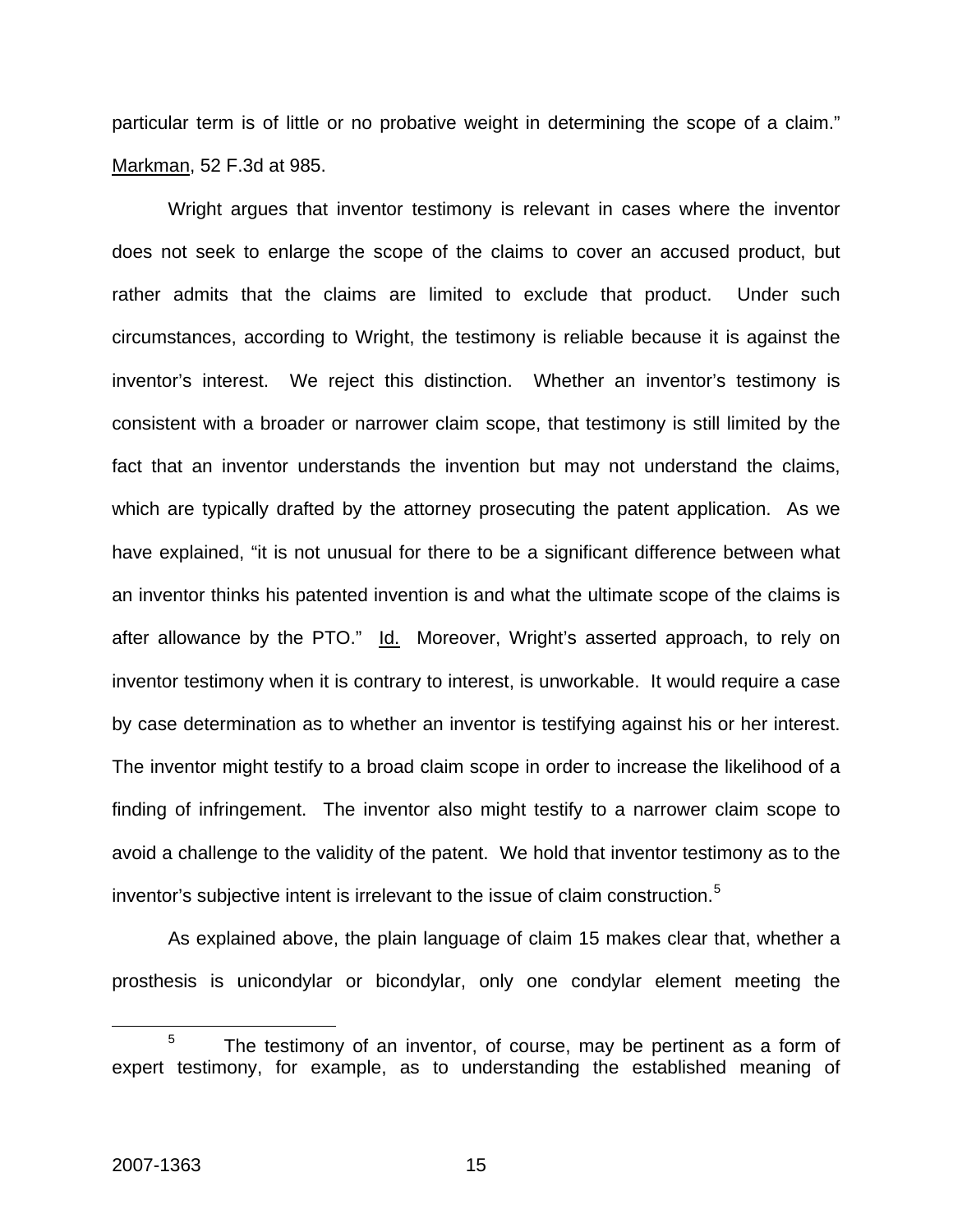geometric limitations of the claim is required to bring that prosthesis within the scope of the claim. Wright offers no persuasive evidence that the claim should be interpreted other than by its plain language. Because we conclude that the claim requires only that one condylar element in a bicondylar prosthesis satisfy the claim limitations, we vacate the judgment and remand.

II

As a separate and independent ground, Wright asserts that the judgment may nonetheless be affirmed on the basis that Howmedica's infringement suit is barred by the release provision in the New Jersey agreement. Wright argues that the district court incorrectly granted summary judgment in favor of Howmedica on the release defense because New Jersey law does not support a construction of the contract language here to exclude the present action from the release. We review the district court's summary judgment with regard to the release provision de novo. See Symantec Corp. v. Computer Assocs. Int'l, Inc., 522 F.3d 1279, 1287 (Fed. Cir. 2008). Construction of a contract is an issue of law that we review without deference. See Intel Corp. v. VIA Techs., Inc., 319 F.3d 1357, 1361 (Fed. Cir. 2003). We apply state contract law in interpreting a settlement agreement. See Augustine Med., Inc. v. Progressive Dynamics, Inc., 194 F.3d 1367, 1370 (Fed. Cir. 1999).

The district court concluded, "[a]fter reviewing all the facts and circumstances surrounding the creation of the Companion Settlement Agreements, as well as the actual language used, . . . the instant action is not barred by the release provision." J.A.

 $\overline{a}$ 

particular terms in the relevant art. Phillips v. AWH Corp., 415 F.3d 1303, 1318 (Fed. Cir. 2005) (en banc). That is not the situation here.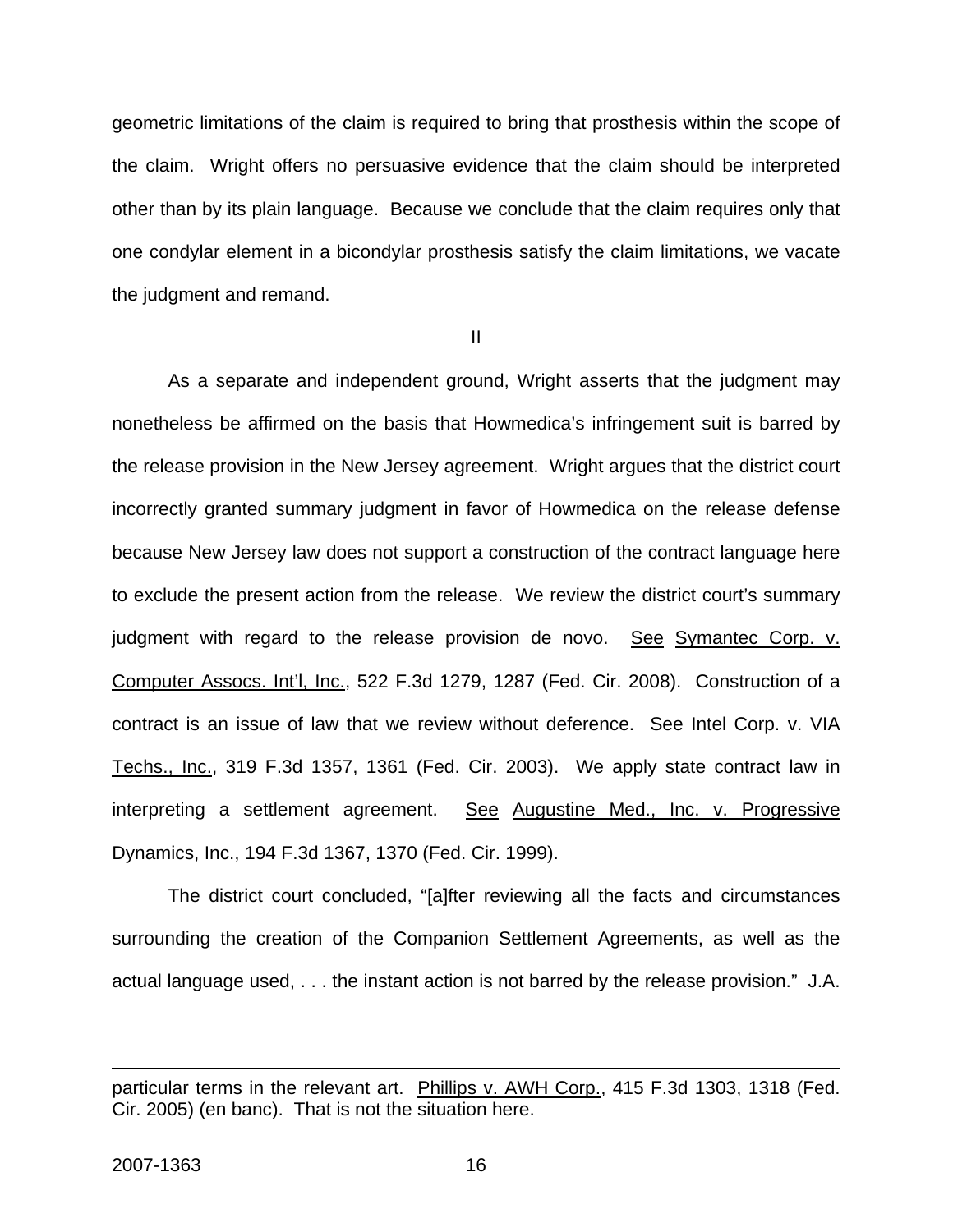at 63. We agree with the result reached by the district court, although we rest our decision on slightly different grounds.

The district court found that "it was the intent of the parties that the settlement release only cover the four lawsuits that were the subject of the Companion Settlement Agreements." Id. However, on its face, the release provision of the New Jersey agreement applies to "any and all manner of claims . . . that Howmedica . . . has, ha[s] had, or may have against Wright Medical . . . including, but not limited to, any and all claims and counterclaims that were or could have been asserted" in the New Jersey lawsuits. Id. at 302, ¶ 27. While releases generally are construed not to release future claims, see Smith v. Smith, 371 A.2d 1, 6 (N.J. 1977); Bilotti v. Accurate Forming Corp., 188 A.2d 24, 35-36 (N.J. 1963), this language would appear to release the claims in question since they existed at the time of the settlement agreement. See Augustine, 194 F.3d at 1372 (construing similar language broadly to "release[] all possible future claims"); Three Rivers Motors Co. v. Ford Motor Co., 522 F.2d 885, 895 (3d Cir. 1975) (finding that similar language left "nothing open and unsettled between the parties").

 New Jersey law does allow a court interpreting a contract provision to consider extrinsic evidence. See Halper v. Halper, 164 F.3d 830, 840-41 (3d Cir. 1999); Atl. N. Airlines v. Schwimmer, 96 A.2d 652, 656 (N.J. 1953). "Such evidence is adducible only for the purpose of interpreting the writing—not for the purpose of modifying or enlarging or curtailing its terms." Atl. N. Airlines, 96 A.2d at 656. We agree with the district court that the intent of the parties was to have the same release language in both the New Jersey and the Massachusetts contracts. We need not reach the question of whether, under New Jersey law, this result can be achieved through "interpretation" of the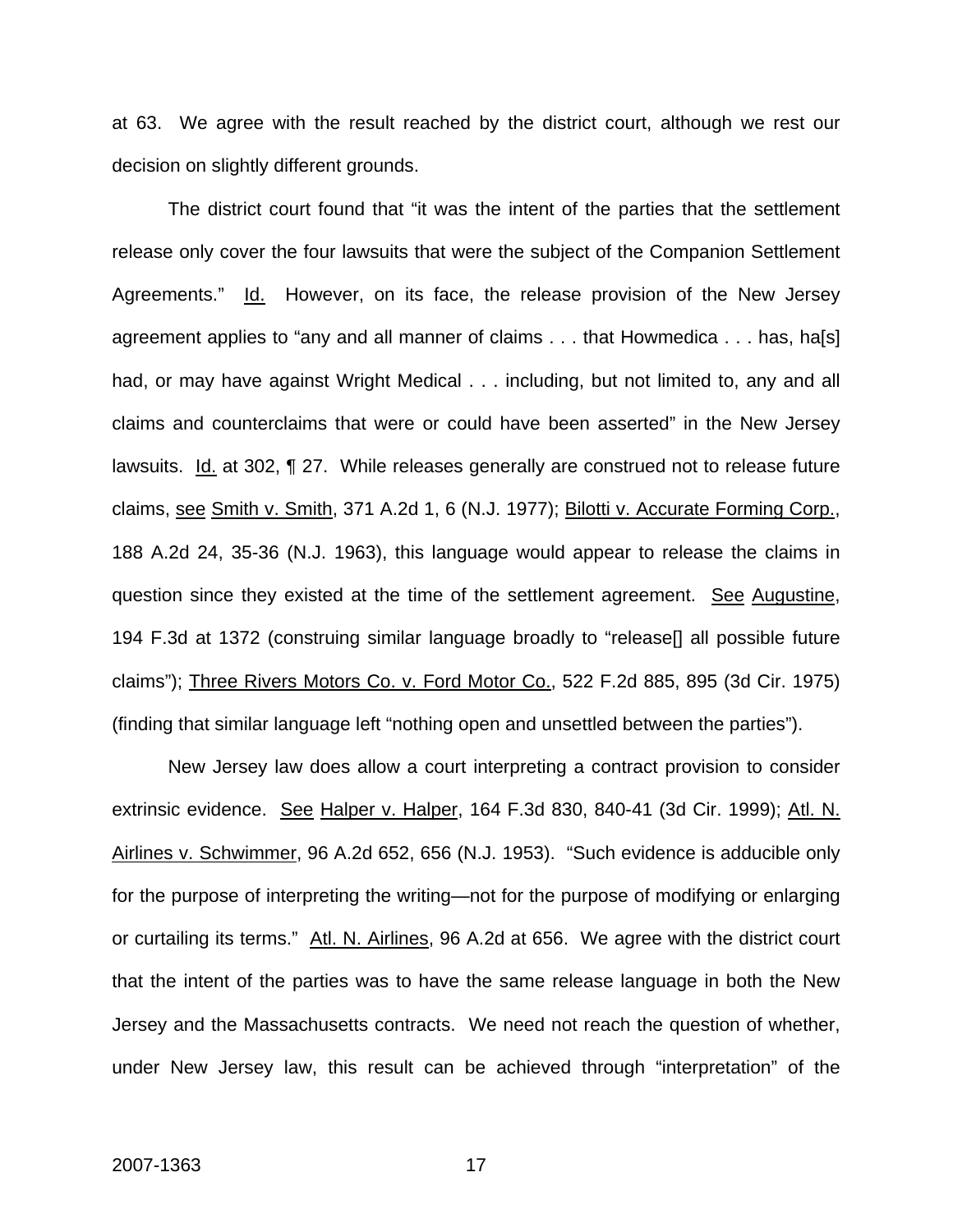contract because we conclude that reformation of the contract is appropriate to conform the language of the New Jersey agreement to match the language of the Massachusetts agreement and thus reflect the actual intention of the parties.<sup>[6](#page-18-0)</sup>

 The undisputed facts show that reformation would be available even if we were to reject the contract interpretation analysis by the district court as being in reality a modification of the contract. When a written contract "fails to express the agreement because of a mistake of both parties as to the contents or effect of the writing, the court may at the request of a party reform the writing to express the agreement." Restatement (Second) of Contracts § 155 (1981). The purpose of reformation, therefore, is to correct a mistake that occurred in reducing the parties' actual, negotiated agreement to writing. "The mere fact that a mistaken party could have avoided the mistake by the exercise of reasonable care does not preclude . . . reformation," unless that party's "fault amounts to a failure to act in good faith and in accordance with

<span id="page-18-0"></span> <sup>6</sup>  $6$  We do not agree with Wright that the statements by Howmedica to the district court prevent us from determining whether reformation of the New Jersey agreement is appropriate. Although a statement by Howmedica in its summary judgment reply brief could be read as disclaiming reformation, Howmedica's quotation of Brodzinsky v. Pulek, 182 A.2d 149 (N.J. Super. Ct. App. Div. 1962), a reformation case, in its opening brief, as well as its response to Wright's summary judgment motion, clearly raised the issue of reformation and noted that it was available in cases of mutual mistake. Howmedica's reply brief simply made clear that, in its view, the court need not go so far. We have previously held that a party's inclusion of an argument in a "secondary role" in its trial court briefing is sufficient to defeat a charge that the party has waived that argument. See Navajo Nation v. United States, 501 F.3d 1327, 1337 (Fed. Cir. 2007). This is because the principle of issue preservation "does not demand the incantation of particular words," but rather "requires that the lower court be fairly put on notice as to the substance of the issue." Nelson v. Adams USA, Inc., 529 U.S. 460, 469 (2000). Here, the district court and Wright were clearly put on notice of the substance of the dispute over the release provision, and were apprised of the possibility of reformation. Indeed, Wright's response treated the reformation issue extensively and exclusively. Accordingly, we reject Wright's argument that reformation of the New Jersey agreement is unavailable.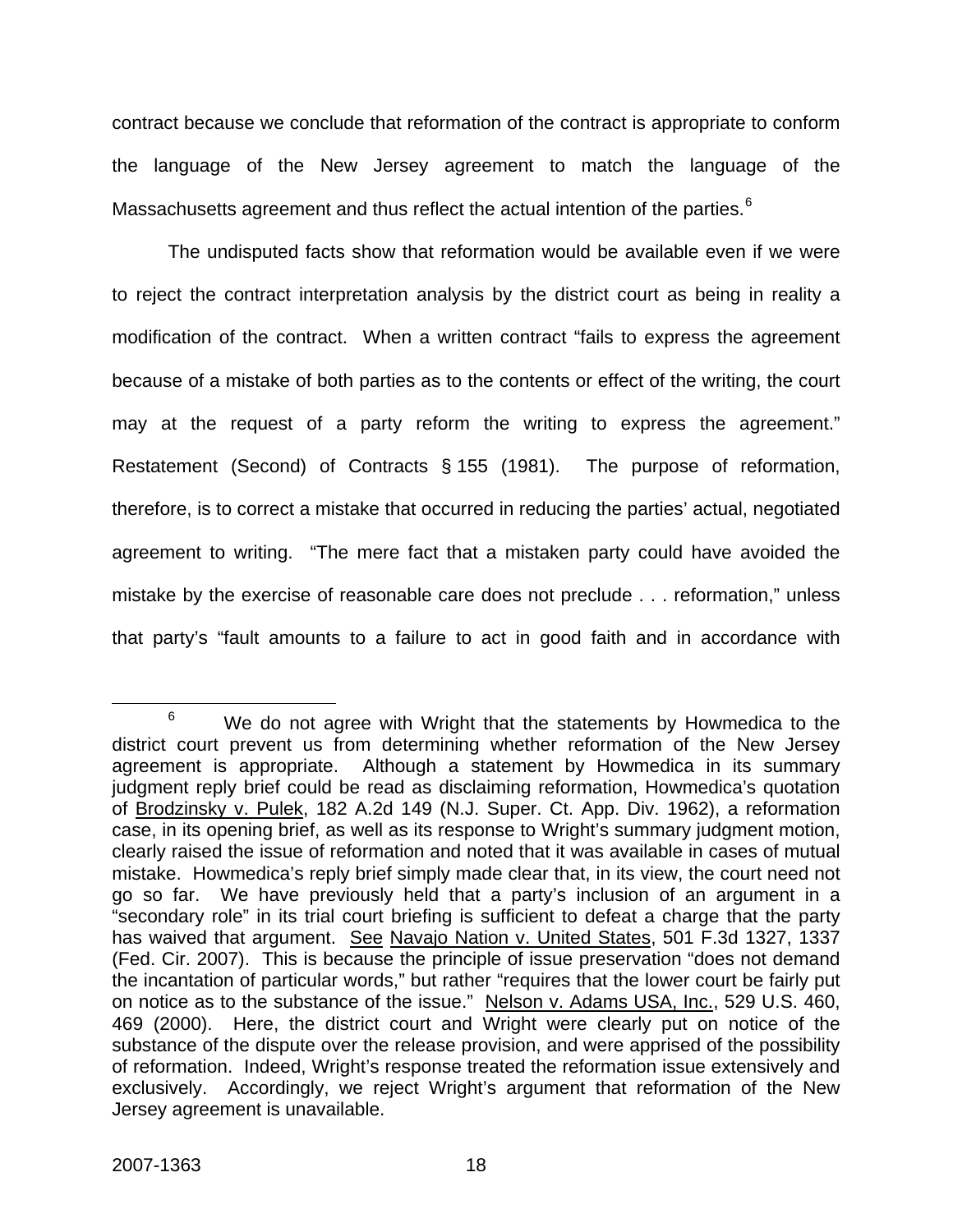reasonable standards of fair dealing."  $Id.$  § 157 & cmt. a. Reformation of a contract requires clear and convincing evidence of "a mistake common to both parties" that causes the written instrument not to reflect the real agreement between the parties. Brodzinsky, 182 A.2d at 153. Moreover, "the mistake must be a material one; it must be one in the absence of which the party who made it would not have entered into the compromise." 28 Richard A. Lord, Williston on Contracts § 70:219 (4th ed. 1990).

The two agreements, drafted by Wright's counsel, originally had identical language. The testimony of both parties' representatives made clear that the parties understood that the two agreements would have the same effect. Indeed, Wright's President and Chief Executive Officer, Patton, testified that at the time of the settlement he did not realize that there was a difference between the language of the New Jersey and Massachusetts release provisions. Likewise, Zarnowski, Howmedica's Senior Director of Intellectual Property, testified that when he reviewed the final drafts of the two agreements, he "did not discover the differences between the two release clauses." J.A. at 620. In the district court proceedings, Wright conceded that, presumably, "if [Howmedica had] asked for the change in the [New Jersey] agreement" that had been made in the Massachusetts agreement, "the change would have been made." J.A. at 767-68. Wright has identified no contrary evidence showing that the parties intended the two provisions to have different language or to be of different scope, or that there was any plausible reason as to why the parties would wish the New Jersey release provision to have a broader scope than the Massachusetts release provision. The testimony of Patton and Zarnowski demonstrates that the parties were mutually mistaken in believing there to be no difference between the two release provisions in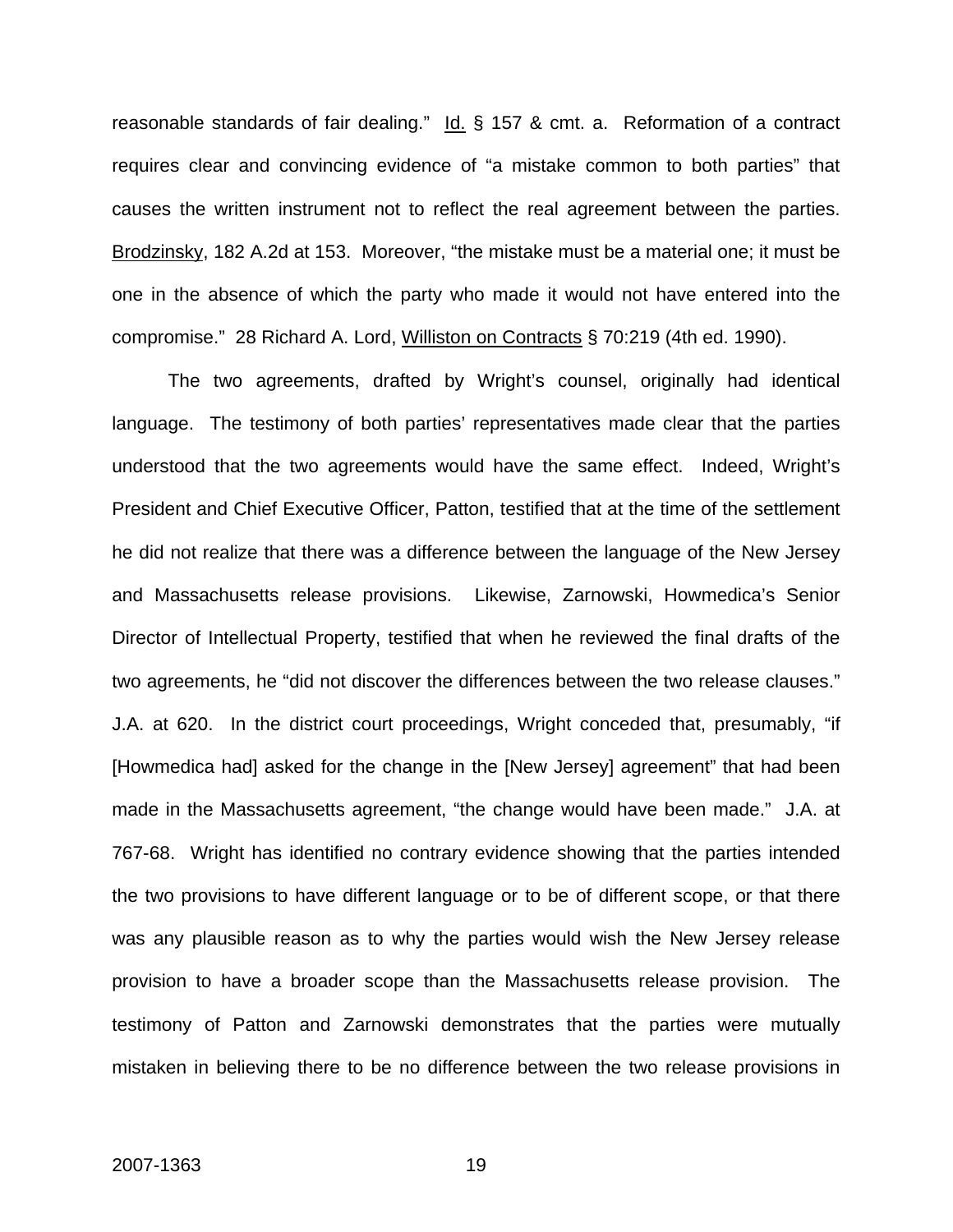the final drafts of the agreements. It is significant in this connection that the parties in the integration clause of the agreements indicated that each agreement would be construed to be consistent with the other—i.e., that the agreements were not designed to conflict, as would be the case if the two agreements had different release provisions. It is also significant that Wright did not even assert its release defense until Howmedica's action had been pending for over two years, suggesting a belated discovery of a drafting error. See Journeyman Barbers v. Pollino, 126 A.2d 194, 197 (N.J. 1956) (noting that "practical interpretation" evidenced by parties' post-performance conduct was "entitled to great weight"); Wheatly v. Sook Suh, 525 A.2d 340, 345 (N.J. App. Div. 1987) (relying on "the conduct of defendants after the execution of the agreement"). This mutual mistake was material. Accordingly, based on the parties' mutual and material mistake, the release provision of the New Jersey agreement should be reformed to have the same language as the Massachusetts release provision.

 The question remains, however, what the meaning of that language is. Wright contends that even under the narrower language of the Massachusetts agreement, the current suit is barred. As reformed, the release provision applies to claims "that were or could have been asserted by Howmedica" in the earlier litigation. J.A. at 382. The meaning of this language, by itself, is ambiguous, and could be read to cover any infringement claim where the patent had issued and the accused product existed before the date of the agreement, or any infringement claim for which the patentee had completed a reasonable pre-suit investigation to allow a good faith filing of the claim, or only a claim that had matured to the point where both parties recognized the existence of a controversy that would be a predicate to filing an infringement suit.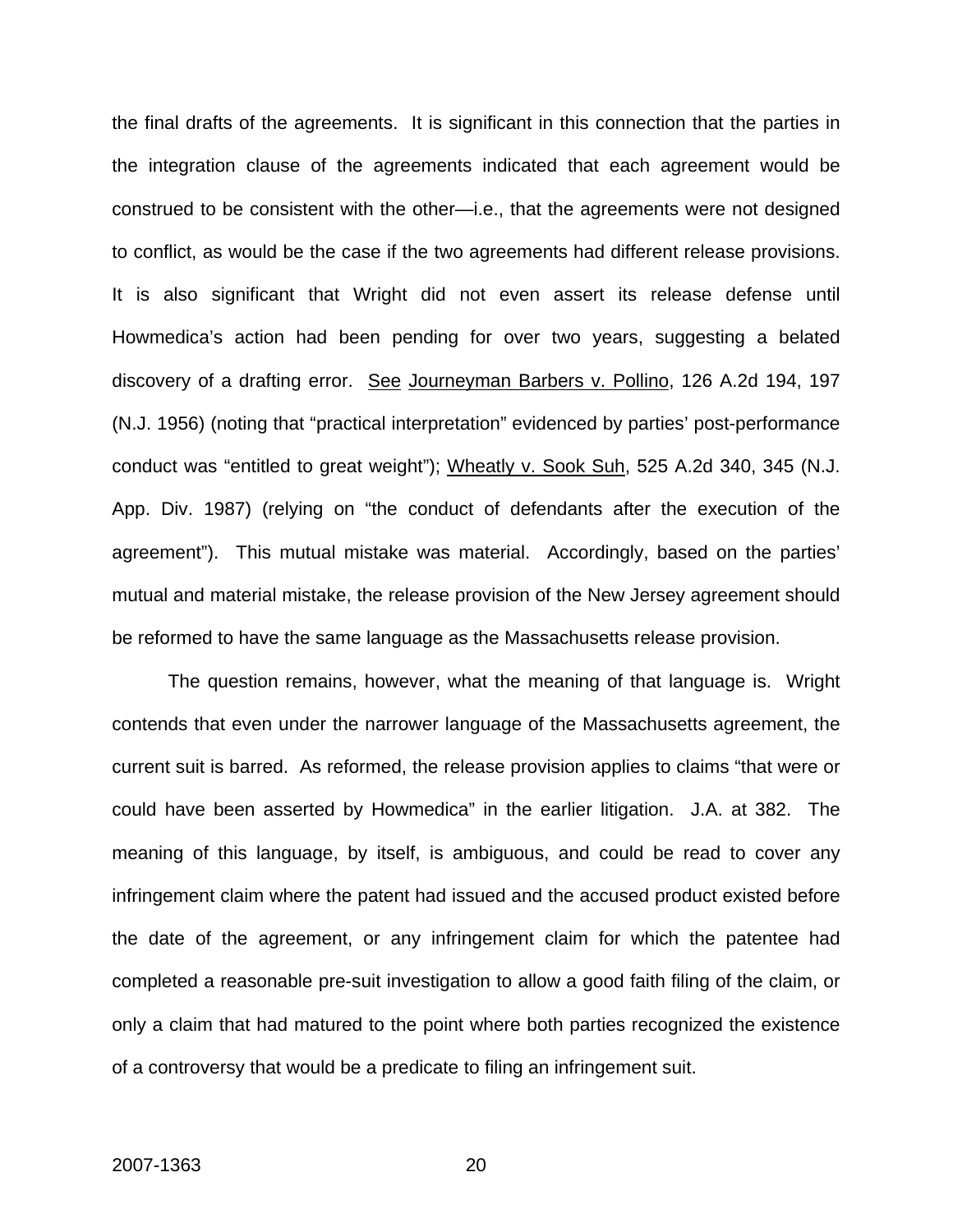Here the district court properly relied on the intent of the parties to interpret the ambiguous language. When a contract provision is ambiguous, New Jersey law permits reference to extrinsic evidence to determine the intent of the parties. See Halper, 164 F.3d at 841; Krosnowski v. Krosnowski, 126 A.2d 182, 187-88 (N.J. 1956); Atl. N. Airlines, 96 A.2d at 656. "When it becomes clear that a 'certain factual result' was within the contemplation of the parties, 'interpretation should be affected by reasonable and necessary implications, so that the legal effect then given to the instrument will be such as to attain the intended factual result.'" Krosnowski, 126 A.2d at 188 (citation omitted).

 The evidence makes clear that the parties did not intend the release provision to cover the current infringement action. As the district court noted, the primary purpose of the agreements was to resolve the pending litigation. Cross-licenses of the four asserted patents were made a part of the agreement. Although a license for use of another patent, the Averill patent, was included, Howmedica did not grant Wright any license under the '100 patent. Given the structure of the agreements it is on its face unlikely that the parties would exclude the '100 patent from the cross-licensing provisions but effectively grant rights in the patent to Wright with regard to existing products by virtue of the release provision.

The testimony of both parties confirms this reading of the agreements. Lipes (the President of Howmedica) and Zarnowski (Howmedica's Senior Director of Intellectual Property) both testified that Howmedica refused to agree during the settlement negotiations to grant Wright any rights with respect to the '100 patent or the ADVANCE<sup>®</sup> knee product. Zarnowski explained that both he and Lipes "had an understanding that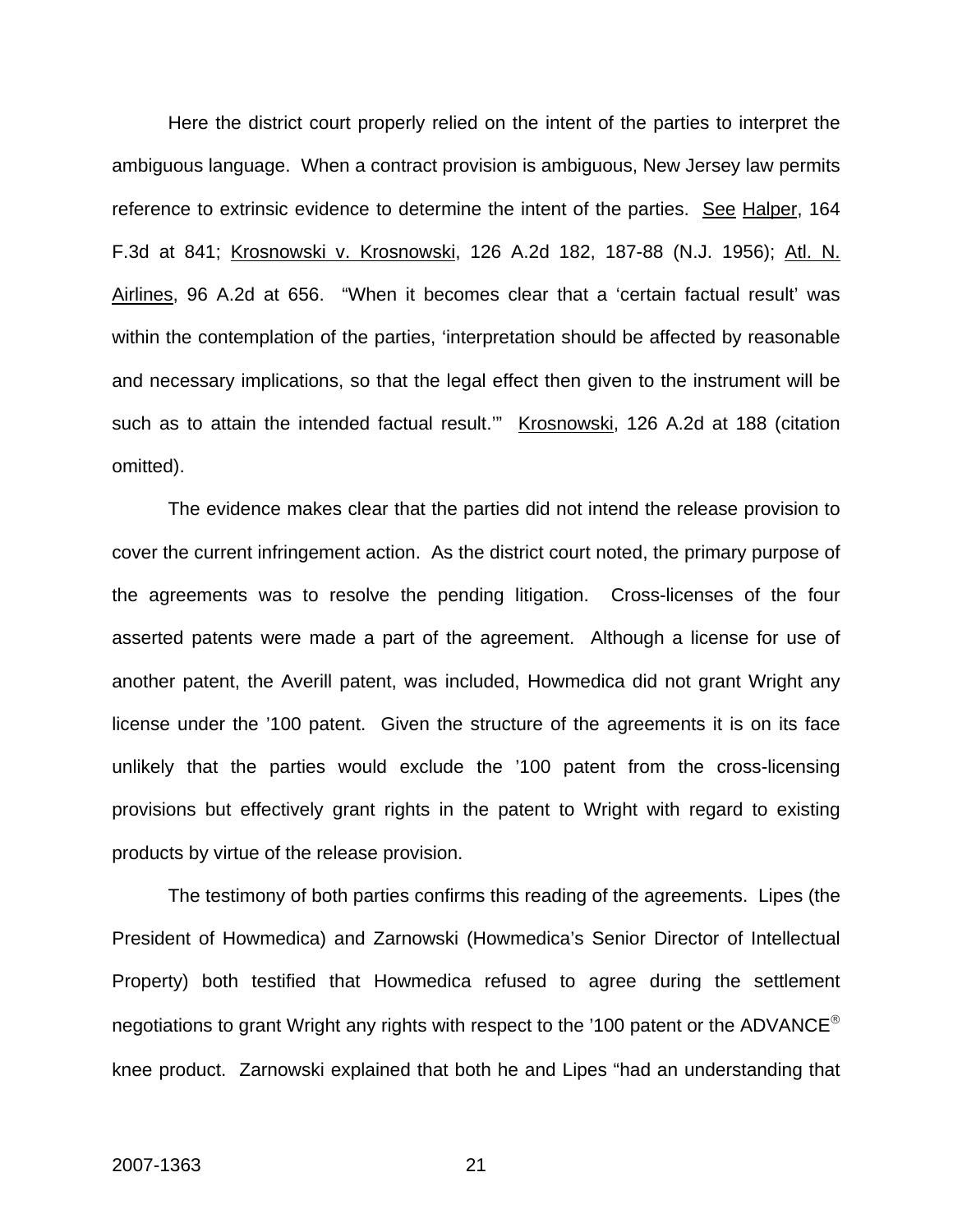there was not a dispute" with regard to the '100 patent, and that therefore "it was not part of the release." J.A. at 621. Patton (Wright's President and Chief Executive Officer) admitted that he did not believe the release provision applied to patents owned by the parties that were unrelated to the matters then in dispute, or to claims unrelated to those matters. Although Wright argues, and Patton's testimony confirms, that Wright was seeking what it called a "global settlement," Patton acknowledged that his understanding of the release provision was that it covered only current disputes between the parties. Although he knew of and had discussed with Lipes rumors that Howmedica might have a claim against the ADVANCE® knee product, Patton stated that his view was that this kind of "unsubstantiated allegation" did not constitute an actual controversy covered by the release provision. J.A. at 918.

 Thus, we conclude that both parties intended that the reformed release language be limited to matters actually in dispute at the time. Accordingly, the district court correctly granted summary judgment in favor of Howmedica on Wright's affirmative defense based on the release. We therefore reject Wright's assertion that the defense is an alternative ground on which to affirm the district court's judgment.

#### **CONCLUSION**

 For the reasons discussed above, we vacate the judgment of noninfringement, and remand to the district court for further proceedings consistent with this opinion.

#### VACATED AND REMANDED

#### **COSTS**

No costs.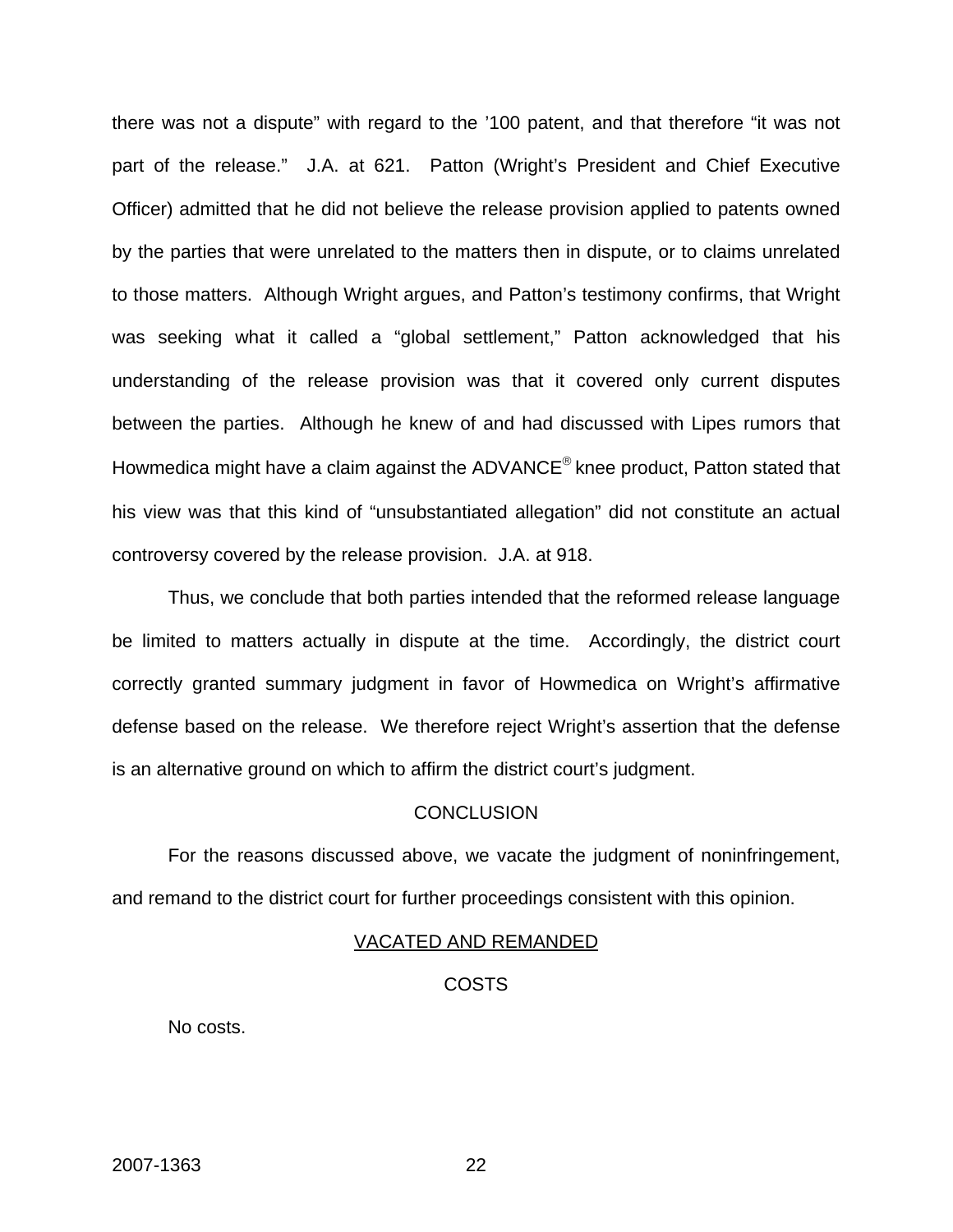# **United States Court of Appeals for the Federal Circuit**

2007-1363,

HOWMEDICA OSTEONICS CORP.,

Plaintiff-Appellant,

v.

### WRIGHT MEDICAL TECHNOLOGY, INC.,

Defendant-Appellee.

Appeals from the United States District Court for the District of New Jersey in case no. 00-CV-1167, Judge Susan D. Wigenton.

PROST, Circuit Judge, dissenting.

I would affirm the district court's construction of the claim phrase "femoral component including at least one condylar element" to require that, in a bi-condylar prosthesis, both condylar elements must satisfy the geometric limitations of the claim. Accordingly, I respectfully dissent.

I

When construing a claim, we evaluate the meaning of a term or phrase in the context of the claim. Phillips v. AWH Corp., 415 F.3d 1303, 1314 (Fed. Cir. 2005) (en banc). As noted by the majority, claim 15 recites:

In a knee prosthesis for replacing the natural knee, the knee prosthesis having a femoral component and a tibial component, the tibial component including a bearing member and the femoral component including at least one condylar element for confronting and engaging the bearing member to accomplish articulation of the knee prosthesis throughout a range of flexion, including a primary range of flexion between a hyperextended position and a flexed position, the engagement between the condylar element of the femoral component and the bearing member of the tibial component ordinarily taking place at a contact area along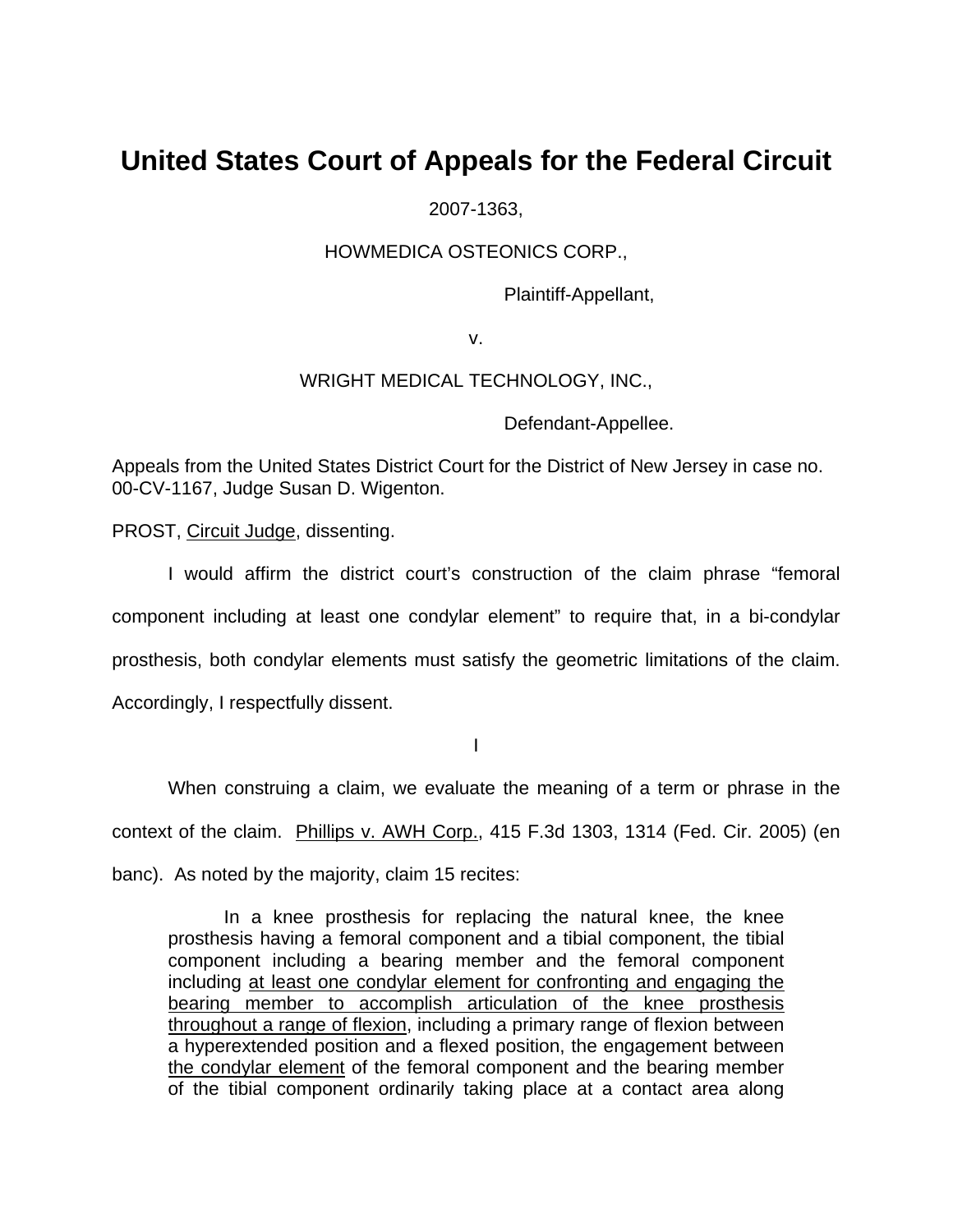articular surface areas of the condylar element and the bearing member, the improvement comprising:

anterior-posterior surface profile contours along the condylar element and the bearing member, the anterior-posterior surface profile contour along the condylar element having an essentially constant anterior-posterior articular radius throughout the articular surface area of the condylar element which contacts the bearing member during articulation throughout the primary range of flexion, the anterior-posterior articular radius having an origin lying generally along a line extending laterally between the medial and lateral collateral ligament attachment points on the femur of the natural knee.

'100 patent, col.6 l.58–col.8 l.3 (emphases added). This claim can be easily divided into two parts—the first paragraph contains the preamble of the claim and specifies the components of the claimed knee prosthesis, while the second paragraph details the "improvement" of the invention by identifying geometric characteristics of the claimed prosthesis.

In the first paragraph, the claim recites a knee prosthesis having a "tibial component" (for replacing part of the tibia, i.e., shin bone) and a "femoral component" (for replacing part of the femur, i.e., thigh bone). Id. at col.6 ll.58-60; see id. at col.2 ll.49-56. The tibial component, then, includes a "bearing member," and the femoral component includes "at least one condylar element" that engages the bearing member to accomplish articulation (i.e., bending at the joint) of the knee prosthesis. Id. at col.6 l.60–col.7 l.3. In the second paragraph, the claim describes the "improvement," which consists of particular geometric limitations. Id. at col.7 l.4–col.8 l.3. While the specifics of these geometric limitations are not relevant on appeal, it is significant that the second paragraph describes these geometric limitations as characteristics of "the condylar element" and "the bearing member"—components that were identified by the claim's first paragraph.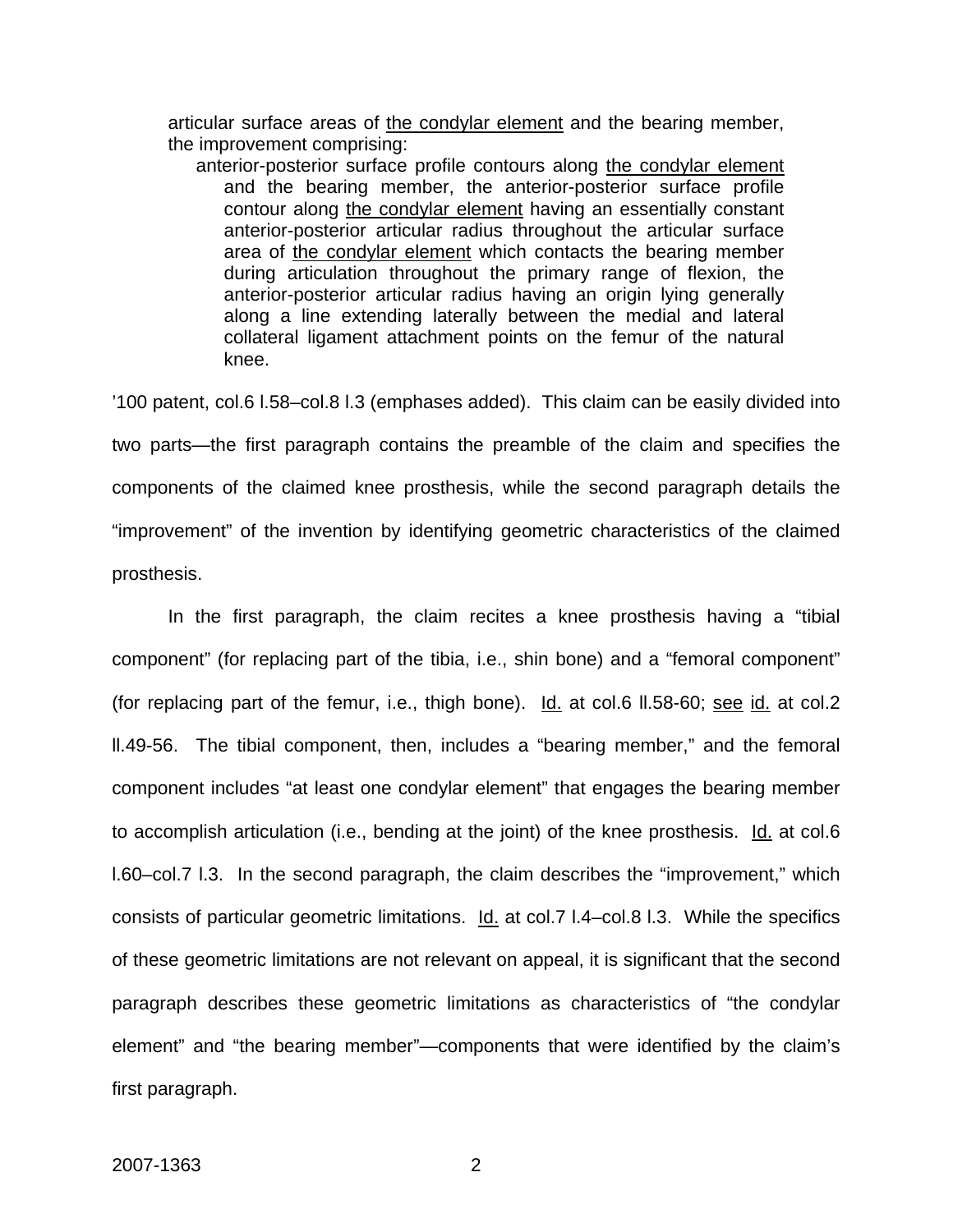With respect to the meaning of the particular phrase at issue, the claim specifies that the femoral component includes "at least one condylar element for confronting and engaging the bearing member to accomplish articulation of the knee prosthesis throughout a range of flexion." Id. at col.6 ll.61-64. In other words, the claim requires "at least one condylar element" for engaging the bearing member to accomplish the bending of the knee prosthesis at the joint between "the condylar element" and the bearing member.<sup>[1](#page-25-0)</sup>

With this language, the claim defines the term "at least one condylar element"—it is the part or parts of the femoral component of the knee prosthesis that "confront[] and engag[e] the bearing member to accomplish articulation of the knee prosthesis." As the majority explained, a bi-condylar prosthesis replaces both of a natural knee's condyles with two condylar elements, where, in a uni-condylar prosthesis, only one of the two condyles is replaced by a condylar element (the other natural condyle remains in the knee). The parties agreed that, in a bi-condylar prosthesis, both condylar elements are necessary to engage the bearing member "to accomplish articulation." On the other hand, in a uni-condylar prosthesis, the one condylar element works with the remaining natural condyle "to accomplish articulation." Because both condylar elements in a bicondylar prosthesis are required to accomplish articulation, the term "at least one condylar element" must refer to both of the condylar elements of a bi-condylar prosthesis.

<span id="page-25-0"></span> $\frac{1}{1}$ <sup>1</sup> The parties' stipulated constructions clarify that "confronting" means facing, "engaging" means contacting, "articulation" is the movement of the knee as it flexes or bends, and the "range of flexion" means the range of bending of the knee joint.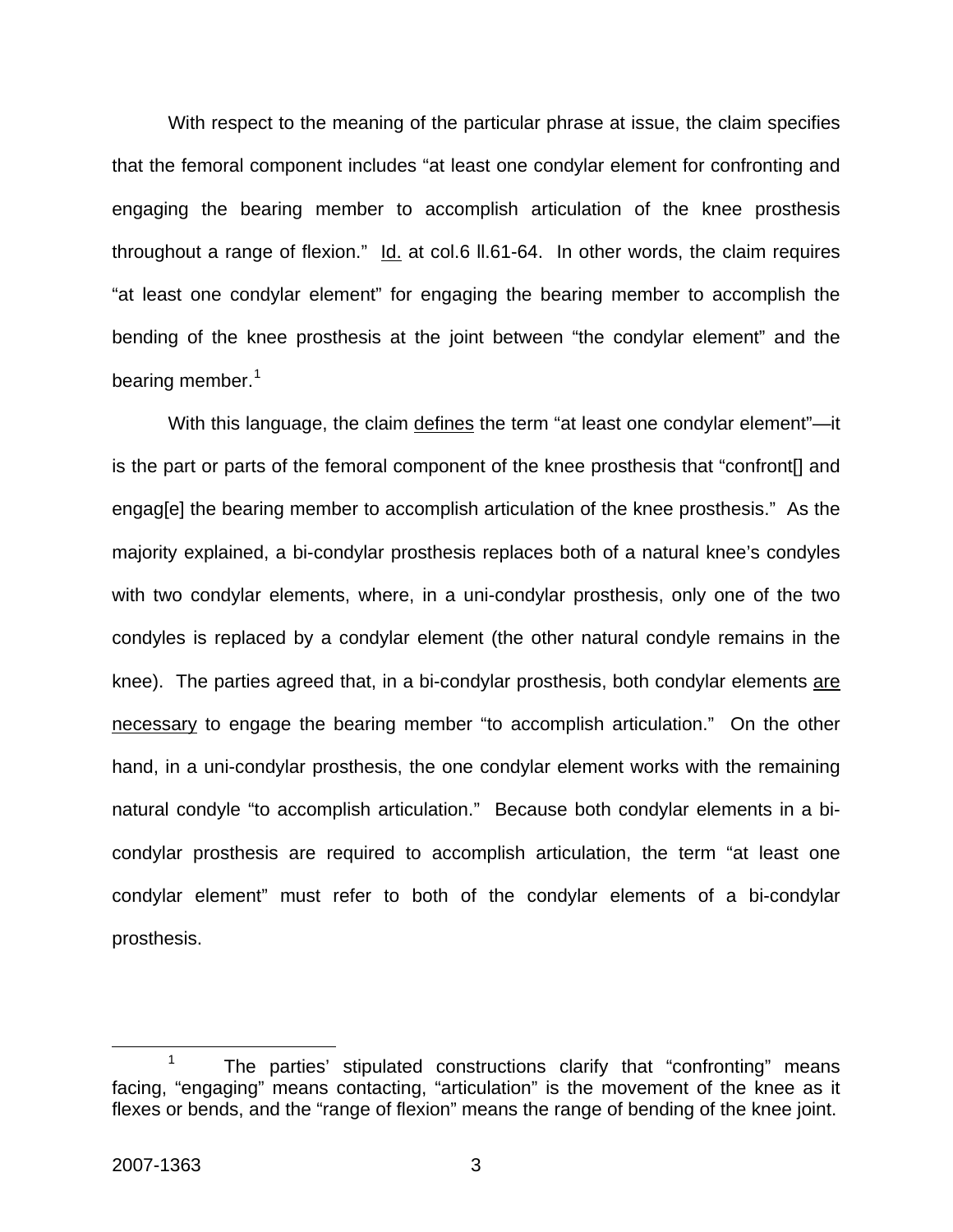The claim, after identifying and defining the claim term "at least one condylar element" in this manner, later refers to "the condylar element." The parties agree that "the condylar element" is shorthand for "the [at least one] condylar element," and, thus, we know that the terms "at least one condylar element" and "the condylar element" are coextensive in scope.

Thus, because the claim defines "the [at least one] condylar element" to be all condylar elements that engage and confront the bearing member to accomplish articulation of the knee prosthesis, I would affirm the district court's construction of "femoral component including at least one condylar element" to require that, in a bicondylar prosthesis, both condylar elements must satisfy the geometric requirements specified in the second paragraph of the claim.

Moreover, the specification supports the district court's claim construction. The specification always describes knee prostheses with two condylar elements, only includes embodiments where both condylar elements have the same geometric requirements, consistently describes characteristics of the "condylar elements 54" and "each condylar element 54," and never suggests or indicates that one of the two condylar elements may have different characteristics. While the claim language is admittedly broader than this disclosure—i.e., the parties agree that the claim encompasses a uni-condylar prosthesis which is never disclosed—the specification never indicates that it should be so broad as to encompass a bi-condylar prosthesis having only one of the condylar elements with the claimed geometric requirements, where the other condylar element has an unspecified geometry.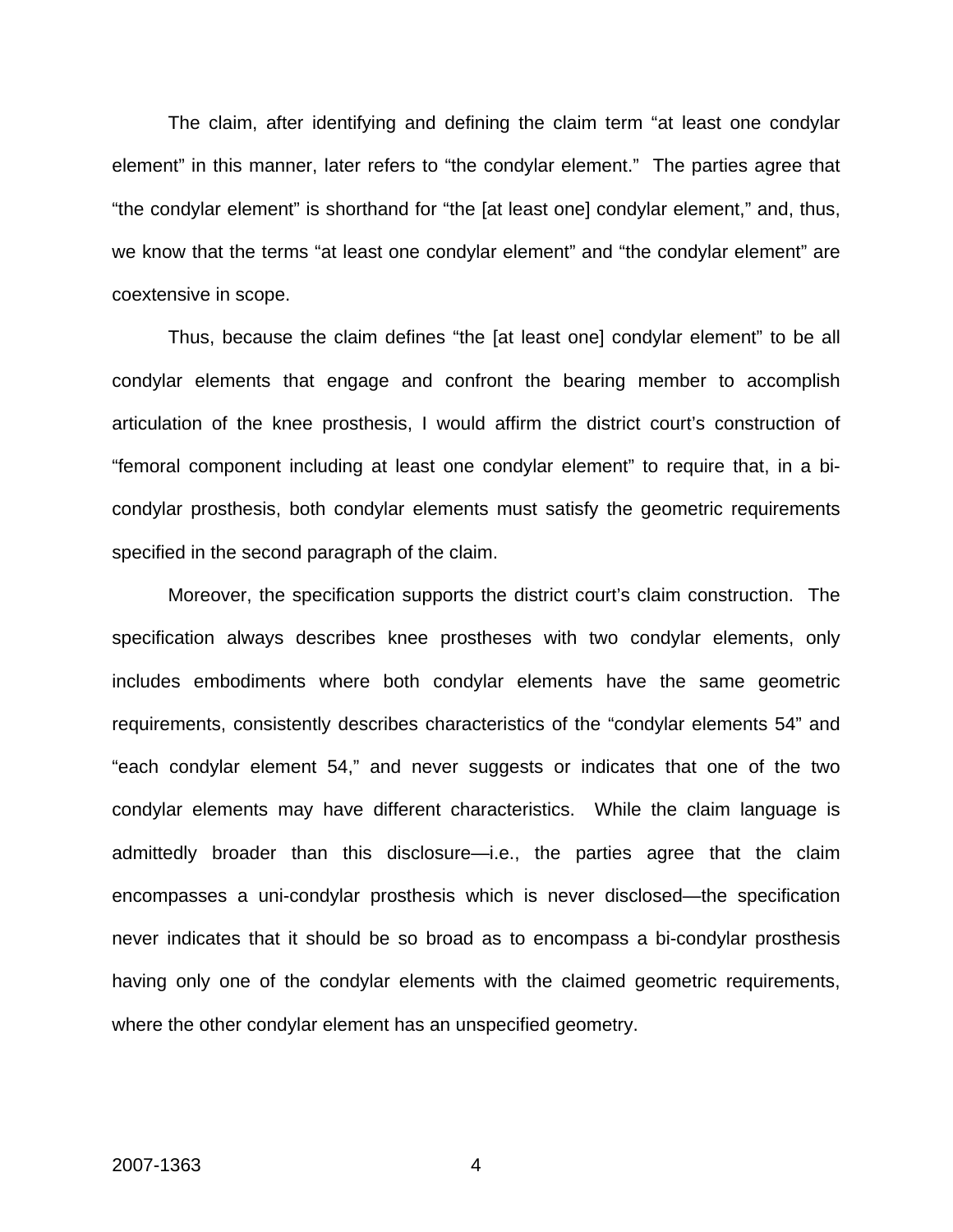Under the majority's claim construction, however, the claim requires that only one condylar element of a bi-condylar prosthesis satisfy the claim's geometric requirements. In support, the majority states that "[t]he plain language of claim 15 requires only one condylar element" and, if the patentee had intended to refer to both condylar elements, he could have drafted the claim more clearly. Majority Op. at 10. I disagree with this analysis for several reasons.

First, while the majority notes that "at least one condylar element" is correctly understood to mean "one or more," the opinion fails to explain how this comports with its conclusion that "[t]he plain language of claim 15 requires only one condylar element." Id.

Second, the majority overlooks the context of the claim, which specifies that the claimed prosthesis include "at least one condylar element for confronting and engaging the bearing member to accomplish articulation of the knee prosthesis throughout a range of flexion." '100 patent, col.6 ll.61-64 (emphases added). While the majority acknowledges that "to accomplish articulation" is a claim limitation, it characterizes this limitation as a mere "purpose" of the claim rather than a definition of the claimed "at least one condylar element." Majority Op. at 10-11. Then, noting that this purpose is "a separate limitation from the geometric requirements appearing in the body of the claim," the majority concludes that "the mere fact that both condyles are involved in articulation of the prosthesis does not require a construction of claim 15 in which both condyles must conform to the specified geometry." Id. at 11. While the majority is correct that these limitations are separate and distinct, the majority's conclusion does not follow

II